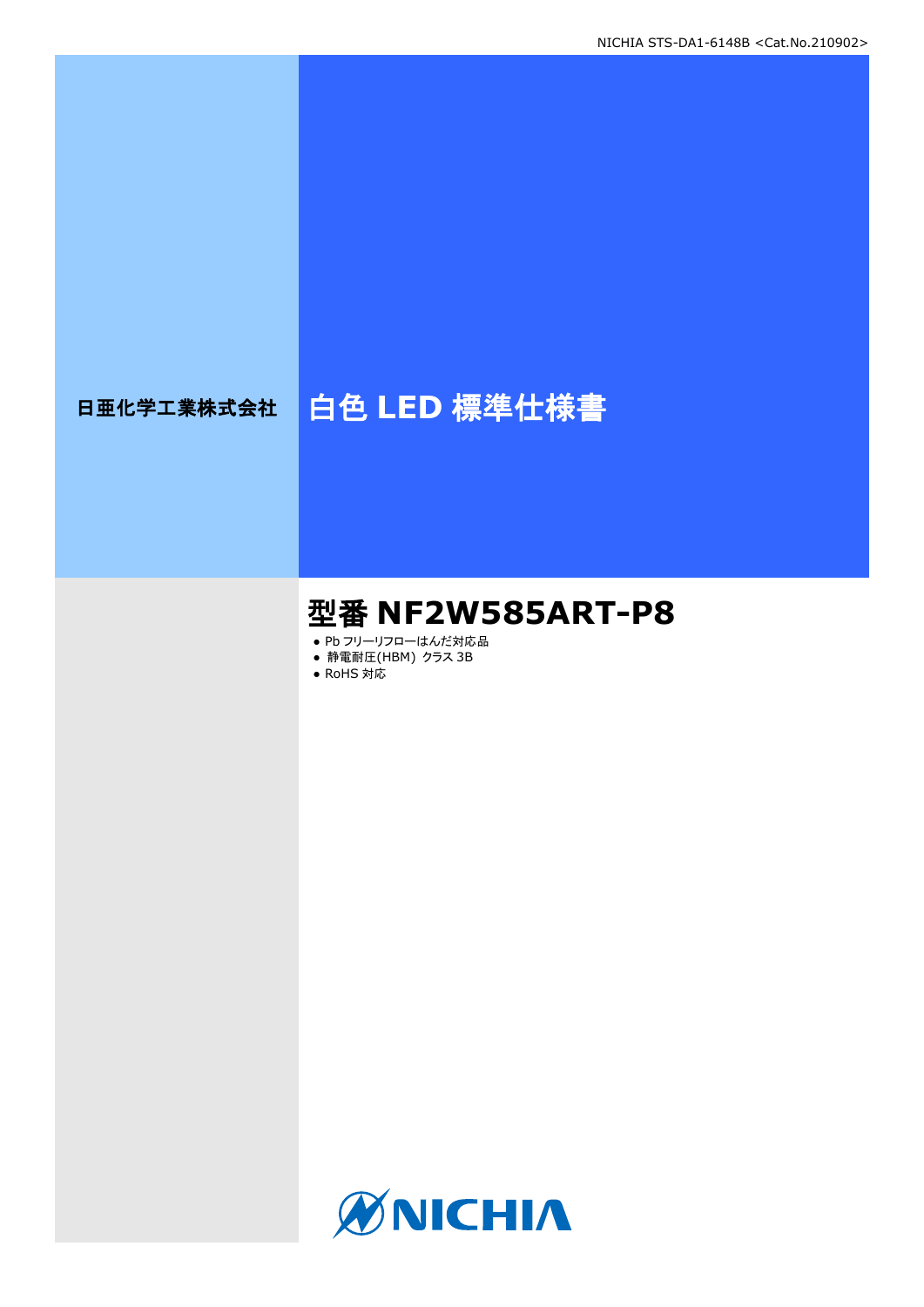# 規格

#### (1) 絶対最大定格

| 項目        | 記号               | 最大定格           | 単位 |
|-----------|------------------|----------------|----|
| 順電流       | IF               | 125            | mA |
| パルス順電流    | $I_{FP}$         | 200            | mA |
| 静電耐圧(HBM) | <b>VESD</b>      | 8              | kV |
| 逆方向許容電流   | $I_{R}$          | 85             | mA |
| 許容損失      | $P_D$            | 837            | mW |
| 動作温度      | $T_{\text{opt}}$ | $-40 \sim 100$ | °C |
| 保存温度      | $T_{sta}$        | $-40 \sim 100$ | °C |
| ジャンクション温度 | Tı               | 110            | °C |

\* TJ=25°C での値です。

\* IFP条件は、パルス幅 10ms 以下、デューティー比は 10%以下です。

\* IF、IFPは、ディレーティング特性を参照してください。

\* 静電耐圧(HBM)は ANSI/ESDA/JEDEC JS-001 のクラス 3B です。

#### (2) 特性

| 項目        |                           | 記号         | 条件           | 標準     | 最大 | 単位   |
|-----------|---------------------------|------------|--------------|--------|----|------|
| 順電圧       |                           | $V_F$      | $I_F = 75mA$ | 6.21   |    | V    |
|           | 光束(色度座標1)                 | $\Phi_{v}$ | $I_F = 75mA$ | 53.0   |    | Im   |
| R8000 ランク | 演色性(色度座標1)                | $R_{a}$    | $I_F = 75mA$ | 83     |    |      |
|           | $\times$                  |            | $I_F = 75mA$ | 0.4073 |    |      |
| 色度座標 1    | $\mathbf v$               |            | $I_F = 75mA$ | 0.3917 |    |      |
|           | 光束(色度座標 2)                | $\Phi_{v}$ | $I_F = 75mA$ | 53.0   |    | Im   |
| R8000 ランク | 演色性(色度座標 2)               | $R_{a}$    | $I_F = 75mA$ | 83     |    |      |
|           | X                         |            | $I_F = 75mA$ | 0.3818 |    |      |
| 色度座標 2    | $\checkmark$              |            | $I_F = 75mA$ | 0.3797 |    |      |
|           | 光束(色度座標 3)                | $\Phi_{v}$ | $I_F = 75mA$ | 53.0   |    | Im   |
| R8000 ランク | 演色性(色度座標 3)               | $R_{a}$    | $I_F = 75mA$ | 85     |    |      |
| 色度座標 3    | $\boldsymbol{\mathsf{x}}$ |            | $I_F = 75mA$ | 0.3447 |    |      |
|           | $\mathsf{v}$              |            | $I_F = 75mA$ | 0.3553 |    |      |
| 熱抵抗       |                           | Rejs       |              | 11     | 17 | °C/W |

\* TJ=25°C での値です。パルス駆動により測定しています。

\* 光学特性は、CIE 127:2007 に準拠した値です。

\* 色度座標は、CIE 1931 色度図に基づくものとします。

\* 熱抵抗 RθJSは、ダイスから TS測定ポイントまでの熱抵抗を表します。

\* 熱抵抗 RθJSは、JESD51-1 に準拠した Dynamic 法により測定しています。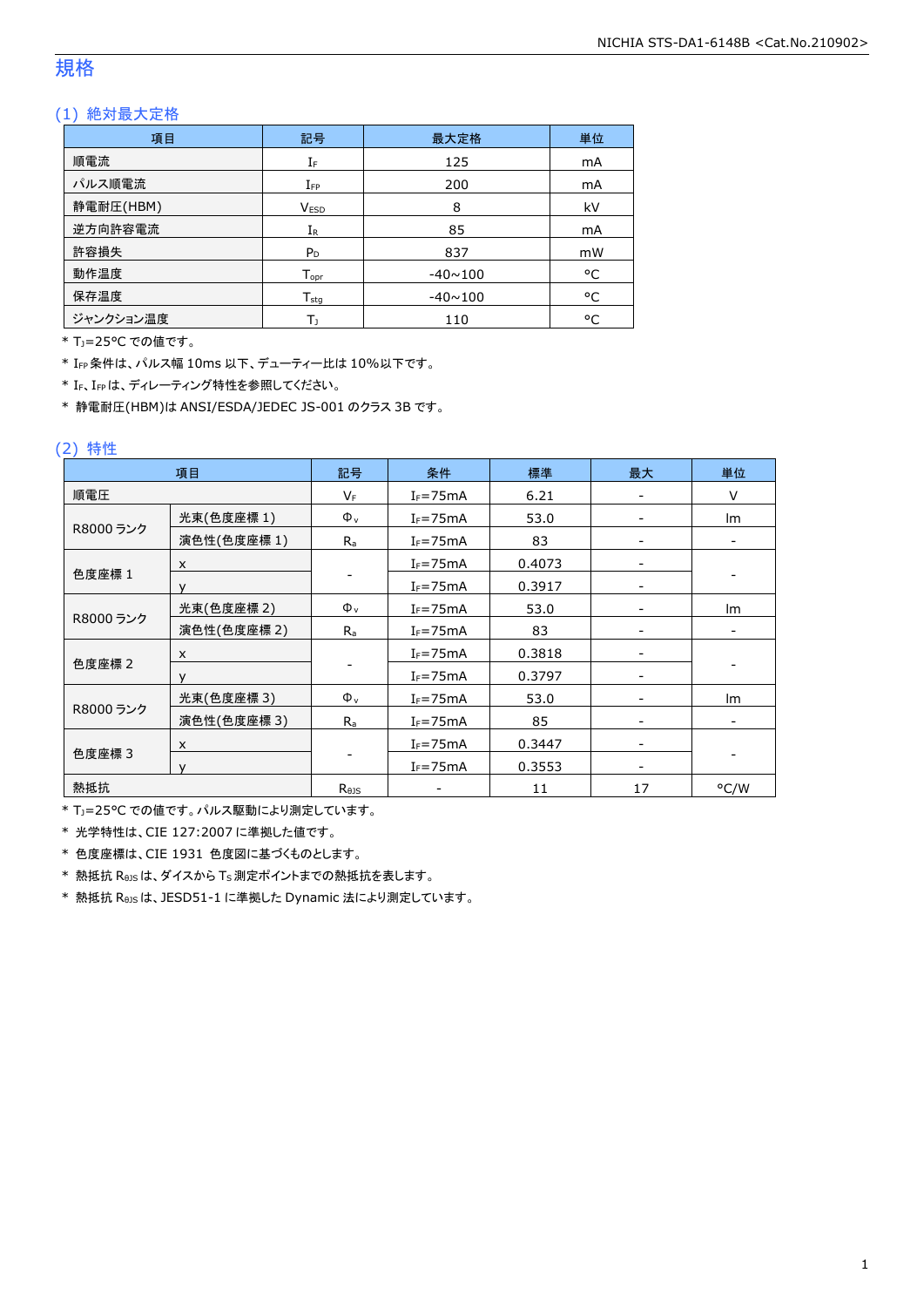# ランク分け

| 項目  | ランク                     | 条件           | 最小   | 最大   | 単位 |
|-----|-------------------------|--------------|------|------|----|
| 順電圧 | -                       | $I_F = 75mA$ | 5.8  | 6.7  |    |
| P15 |                         |              | 60.5 | 72.0 |    |
| 光束  | P <sub>14</sub>         | $I_F = 75mA$ | 51.0 | 60.5 | lm |
|     | P13                     |              | 42.8 | 51.0 |    |
|     | $R_{a}$                 | $I_F = 75mA$ | 80   |      |    |
| 演色性 | R8000<br>R <sub>9</sub> |              | >0   | -    |    |

#### 色度範囲(IF=75mA)

色度座標は中央値より MacAdam 楕円 3 ステップ範囲内となります。

|            |                            | ランク      | ランク      | ランク      |
|------------|----------------------------|----------|----------|----------|
|            |                            | sm353    | sm403    | sm503    |
| 色温度値(単位:K) | $\mathsf{T}_{\mathsf{CP}}$ | 3500     | 4000     | 5000     |
|            | x                          | 0.4073   | 0.3818   | 0.3447   |
| 色度座標中央値    |                            | 0.3917   | 0.3797   | 0.3553   |
| 短辺         | a                          | 0.004098 | 0.004071 | 0.003555 |
| 長辺         | b                          | 0.008796 | 0.009282 | 0.008418 |
| 回転角度       | Φ                          | $-35.47$ | $-35.95$ | $-31.78$ |

### 色度座標は中央値より MacAdam 楕円 5 ステップ範囲内となります。

|            |                 | ランク      | ランク     | ランク     | ランク     | ランク     | ランク     |  |  |
|------------|-----------------|----------|---------|---------|---------|---------|---------|--|--|
|            |                 | sm3550a  | sm3550b | sm3550c | sm3550d | sm3550e | sm3550f |  |  |
| 色温度値(単位:K) | $T_{\text{CP}}$ |          | 3500    |         |         |         |         |  |  |
| 色度座標中央値    | x               |          | 0.4073  |         |         |         |         |  |  |
|            | $\mathbf{v}$    | 0.3917   |         |         |         |         |         |  |  |
| 短辺         | a               | 0.006830 |         |         |         |         |         |  |  |
| 長辺         | b               | 0.014660 |         |         |         |         |         |  |  |
| 回転角度       | Φ               | $-35.47$ |         |         |         |         |         |  |  |

|            |                   | ランク      | ランク     | ランク     | ランク     | ランク     | ランク     |  |  |
|------------|-------------------|----------|---------|---------|---------|---------|---------|--|--|
|            |                   | sm4050a  | sm4050b | sm4050c | sm4050d | sm4050e | sm4050f |  |  |
| 色温度値(単位:K) | $T_{\mathsf{CP}}$ |          | 4000    |         |         |         |         |  |  |
|            | x                 |          | 0.3818  |         |         |         |         |  |  |
| 色度座標中央値    | $\mathbf{v}$      | 0.3797   |         |         |         |         |         |  |  |
| 短辺         | a                 | 0.006785 |         |         |         |         |         |  |  |
| 長辺         | b                 | 0.015470 |         |         |         |         |         |  |  |
| 回転角度       | Φ                 | $-35.95$ |         |         |         |         |         |  |  |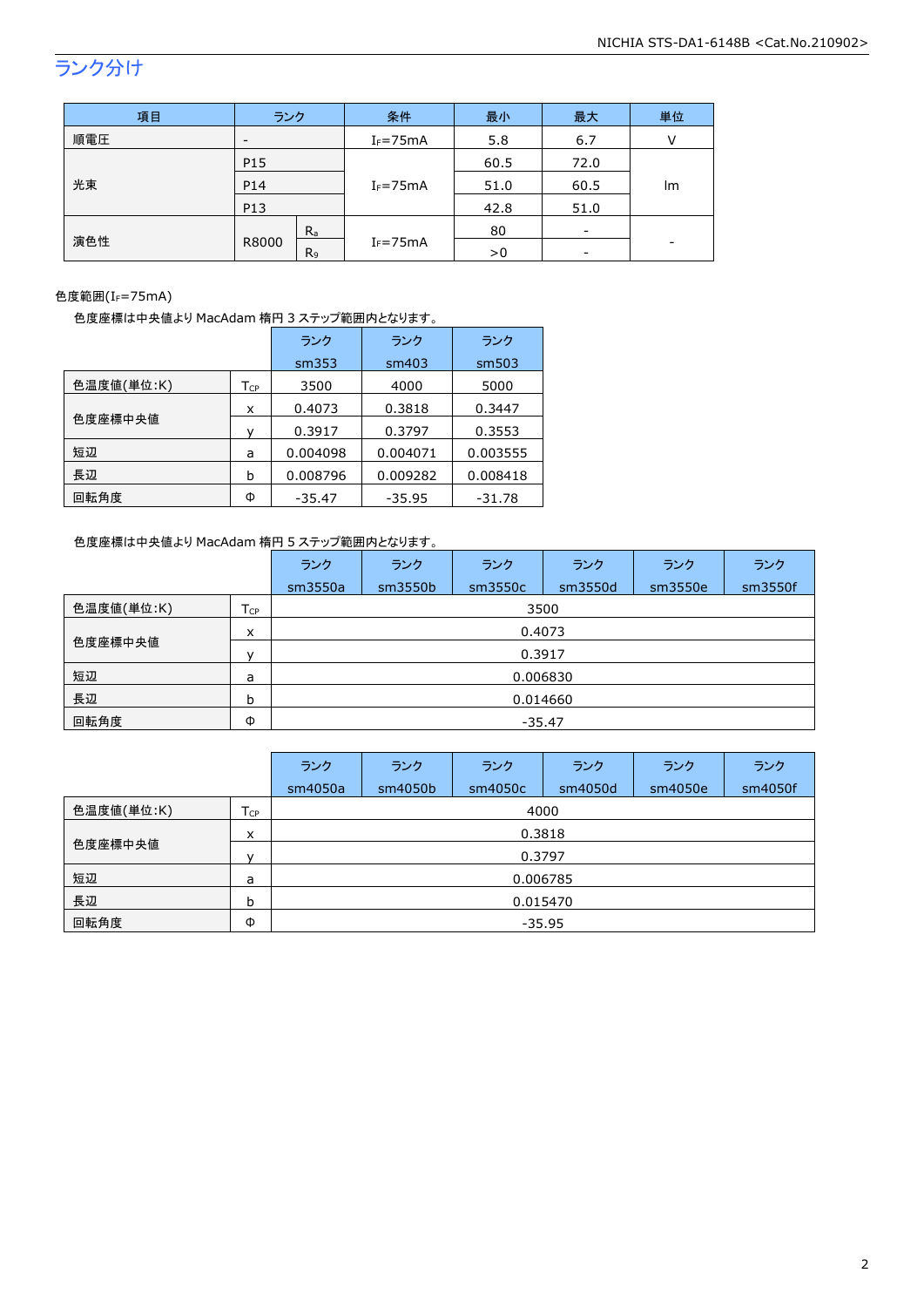|            |                 | ランク      | ランク     | ランク     | ランク     | ランク     | ランク     |  |
|------------|-----------------|----------|---------|---------|---------|---------|---------|--|
|            |                 | sm5050a  | sm5050b | sm5050c | sm5050d | sm5050e | sm5050f |  |
| 色温度値(単位:K) | T <sub>CP</sub> |          | 5000    |         |         |         |         |  |
|            | X               |          | 0.3447  |         |         |         |         |  |
| 色度座標中央値    | $\mathsf{v}$    | 0.3553   |         |         |         |         |         |  |
| 短辺         | a               | 0.005925 |         |         |         |         |         |  |
| 長辺         | b               | 0.014030 |         |         |         |         |         |  |
| 回転角度       | Φ               | $-31.78$ |         |         |         |         |         |  |

\* TJ=25°C での値です。パルス駆動により測定しています。

\* 順電圧は±0.07V の公差があります。

\* 光束は±5%の公差があります。

\* 演色性 Raは±2 の公差があります。

\* 演色性 R9は±6.5 の公差があります。

\* 色度は±0.003 の公差があります。

\* 1 注文単位に対して上記のランクを納入します。又、その納入比率は問わないものとします。

#### MacAdam 楕円分割の定義

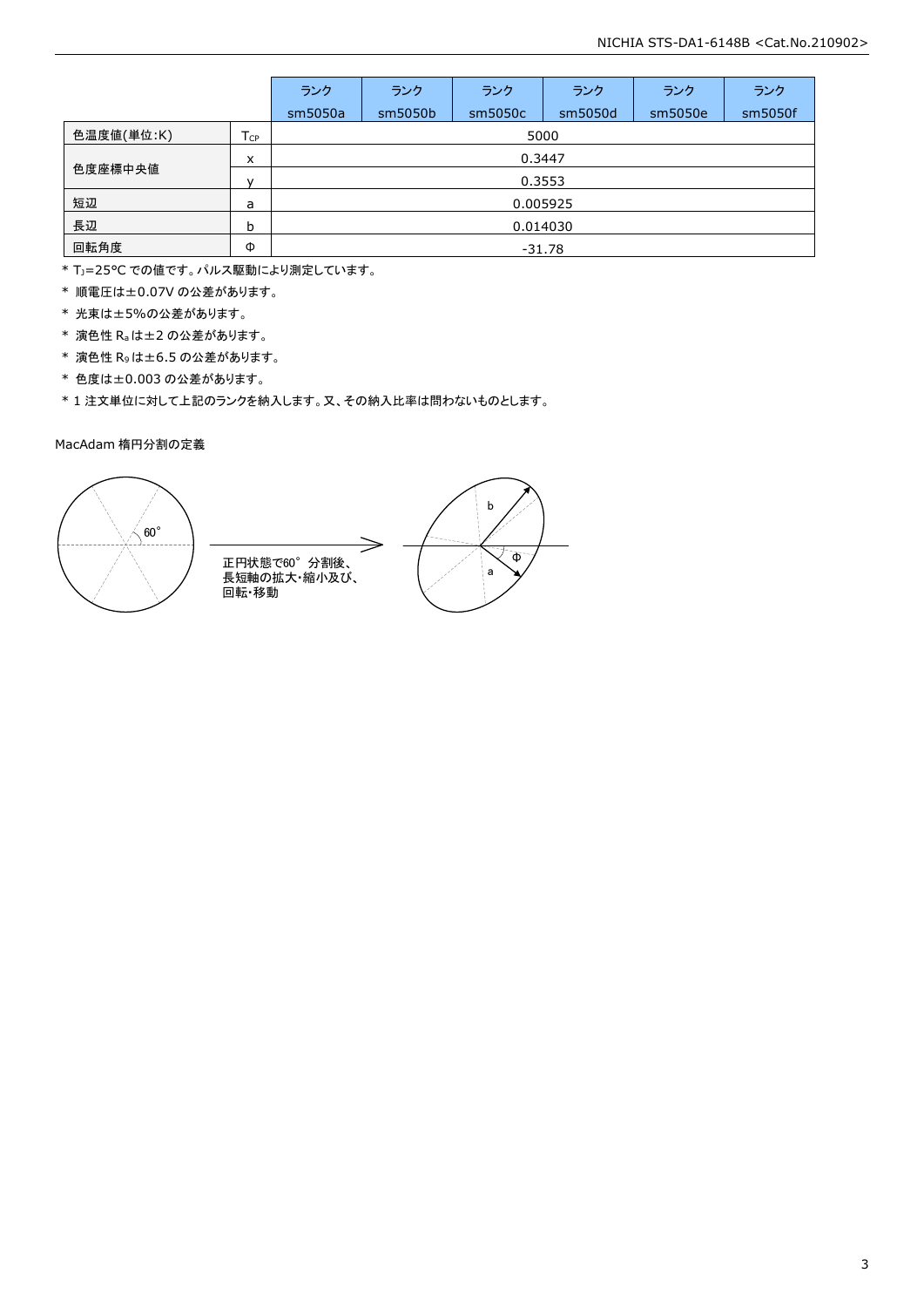色度図

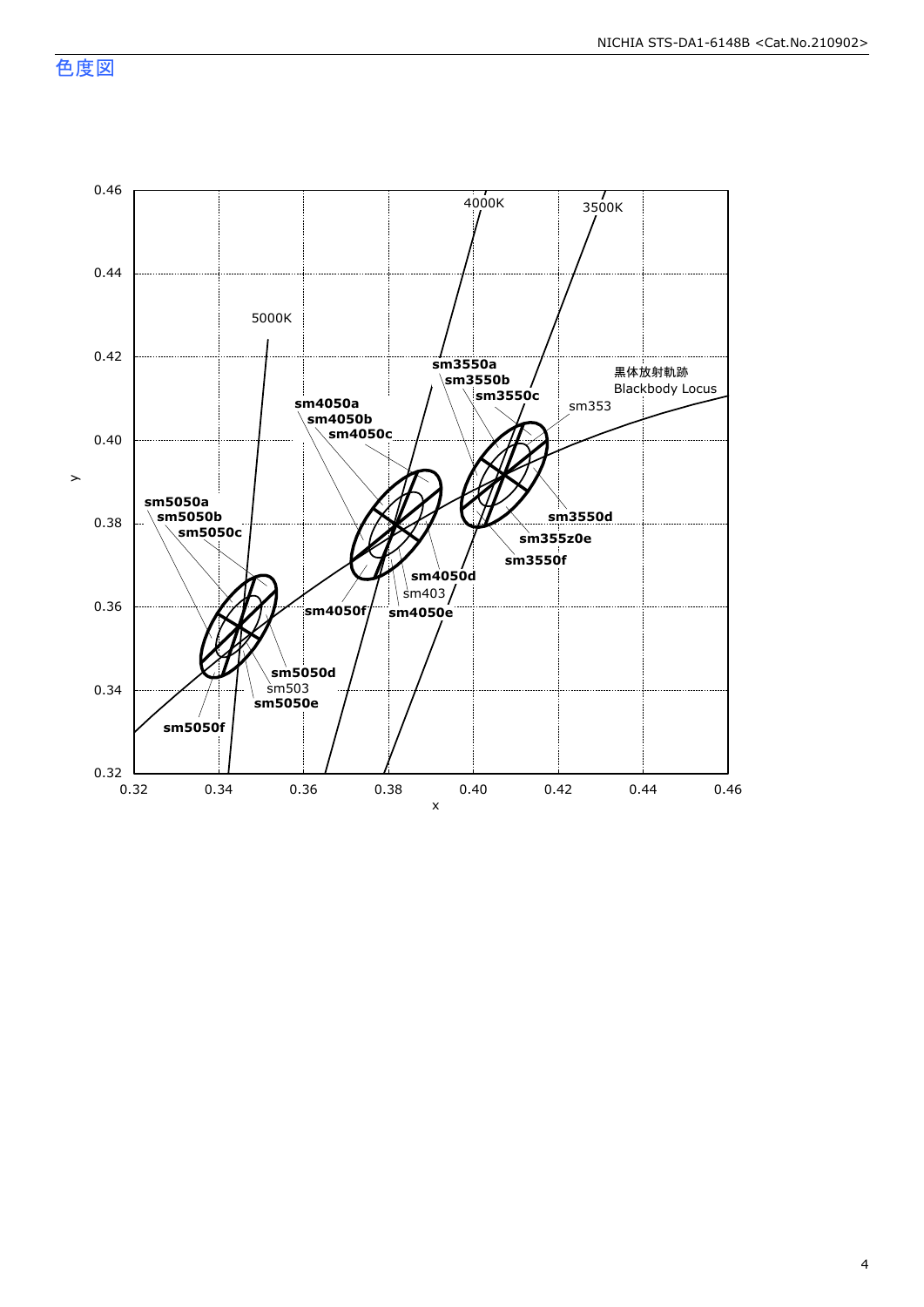# 外形寸法

This product complies with RoHS Directive. \* 本製品はRoHS指令に適合しております。

Part No. NF2W585AR-P8

No. STS-DA7-17281<br>(単位 Unit: mm,公差 Tolerance: ±0.2)







| 項目 Item                             | 内容 Description                                                           |
|-------------------------------------|--------------------------------------------------------------------------|
| パッケージ材質                             | 耐熱性ポリマー                                                                  |
| Package Materials                   | Heat-Resistant Polymer                                                   |
| プリコート材質<br>Pre-coating<br>Materials | シリコーン樹脂<br>(拡散剤+蛍光体入り)<br>Silicone Resin<br>(with diffuser and phosphor) |
| レンズ材質                               | シリコーン樹脂                                                                  |
| Lens Materials                      | Silicone Resin                                                           |
| 雷極材質                                | 銅合金+銀メッキ                                                                 |
| Electrodes Materials                | Ag-plated Copper Alloy                                                   |
| 質量<br>Weight                        | 0.037q(TYP)                                                              |

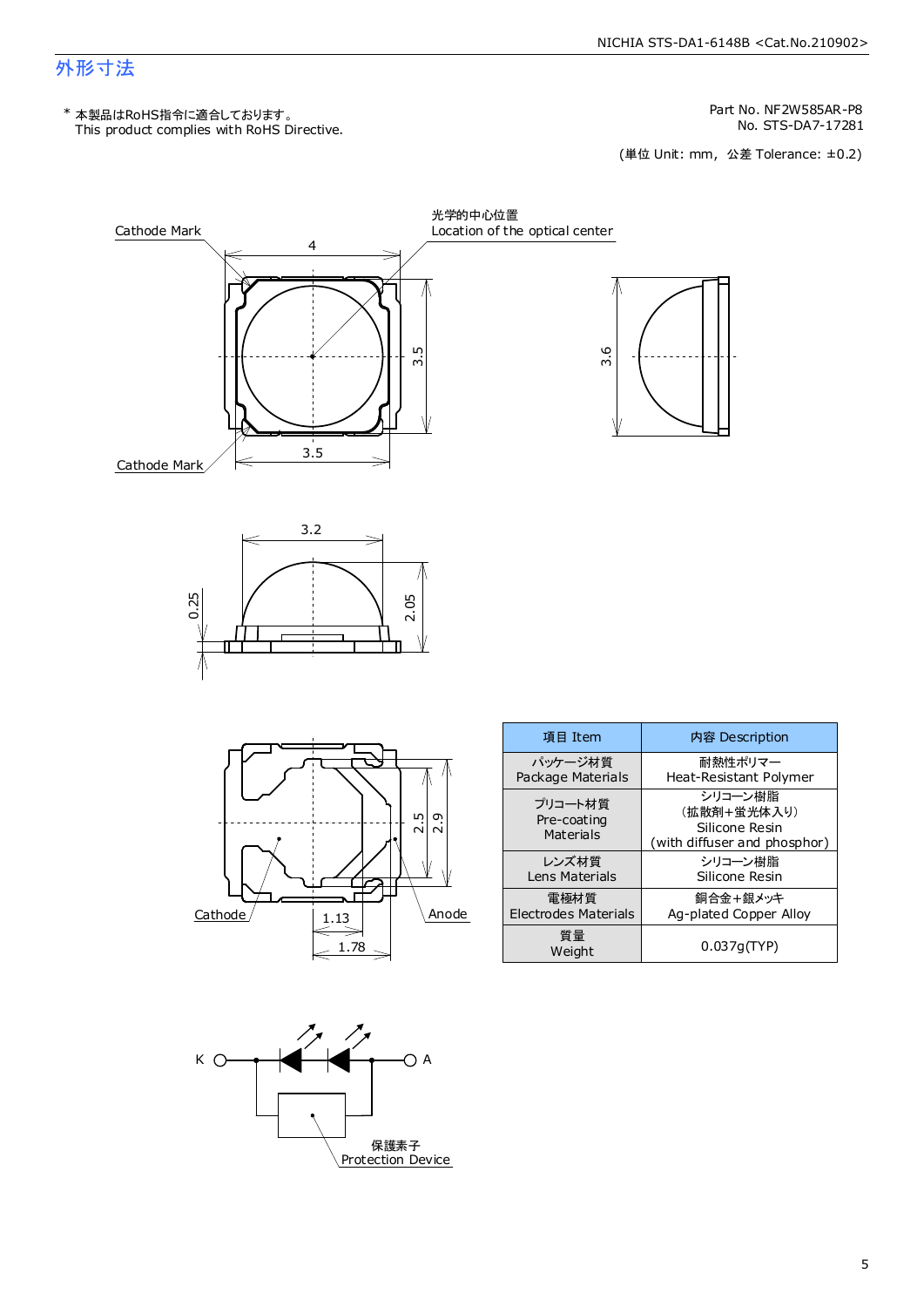# はんだ付け

● リフロー推奨条件(Pb フリーはんだ使用時)



- 
- 推奨取り付けパターン 推奨レジスト開口パターン 推奨メタルマスク開口パターン







交差斜線部にランドパターンを配置しないでください。 Do not have the solder pads in the area shaded with crossed diagonal lines.

(単位 Unit: mm)

カソード 1 とカソード 2 を接続して下さい。

- \* 本製品は、リフロー対応品です。ディップはんだ、手はんだについては保証できません。
- \* リフローはんだは 2 回までとして下さい。
- \* ピーク温度からの冷却温度勾配が緩やかになるように配慮して、急冷却を避けて下さい。
- \* 大気リフローの場合、リフロー時の熱や雰囲気の影響により、光学的劣化を起こすことがあります。リフローに際しては、窒素リフローを推奨します。
- \* 本製品は、封止材料にシリコーン樹脂を用いているため、上面のレンズ部が柔らかく、力が加わると傷、欠け、剥がれ、製品の変形、断線や信頼性に影響 を及ぼす恐れがあります。レンズ部に圧力を加えないで下さい。

また、自動実装機を使用する場合は、レンズ部に直接作用を及ぼさないような吸着ノズルをお使い下さい。

#### 推奨実装条件:

専用ノズルを推奨します。(下図ノズル図面参照)

\* レンズ部を直接ノズルで吸着しないで下さい。

レンズ部を吸着した場合、断線が起こり不灯の原因になることがあります。

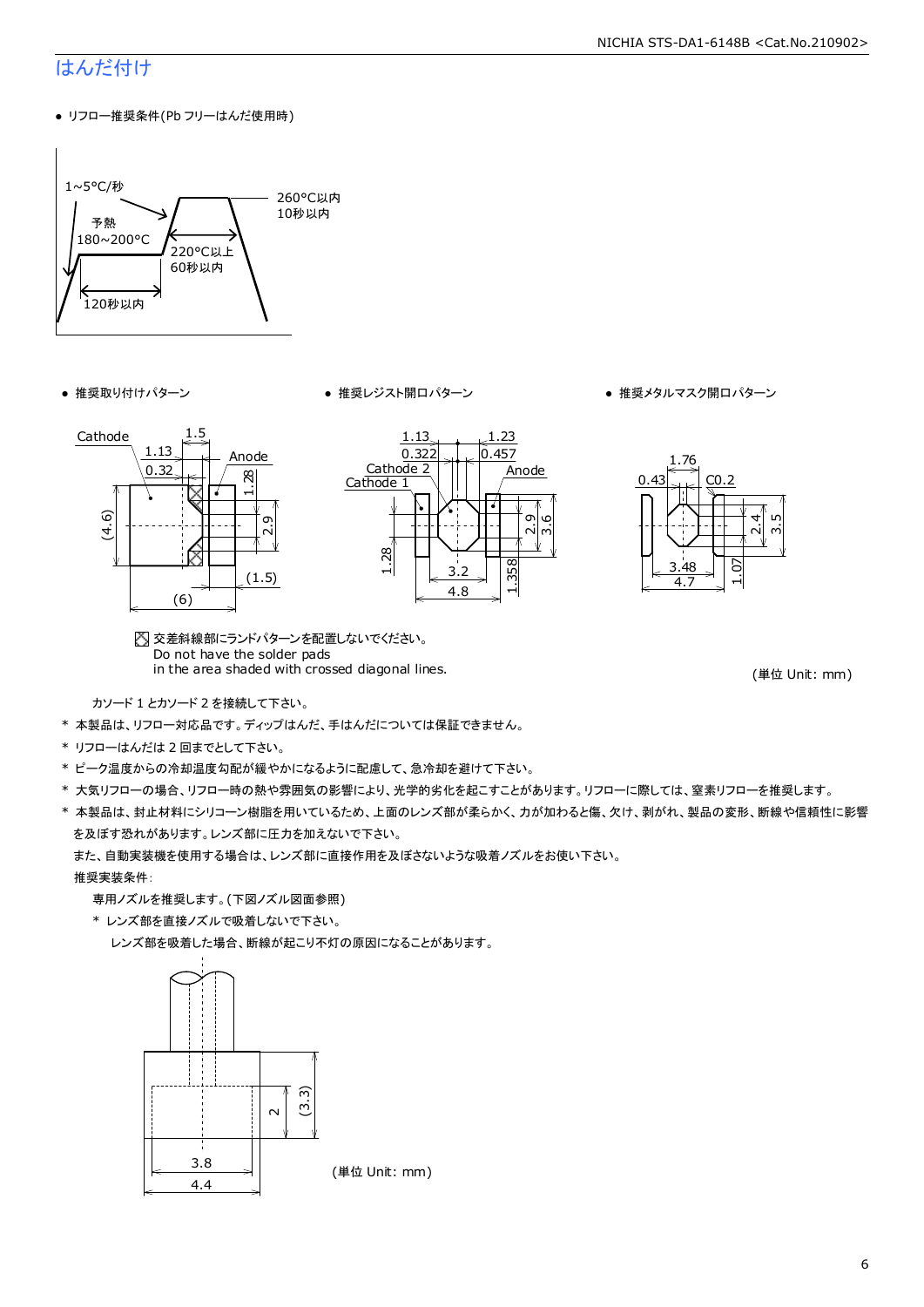- \* 基本的にはんだの取り付け後の修正は行わないで下さい。やむをえず修正する場合は、ホットプレートを使用して下さい。また、事前に修正による特性の 劣化のなきことを確認の上行って下さい。
- \* カソード 2 をはんだ実装して下さい。やむをえずできない場合は、熱伝導性の良い接着剤を使用して下さい。
- \* はんだ付け時、加熱された状態で LED にストレスを加えないで下さい。
- \* あくまで推奨ランドは LED を問題無く取り付けられるランドサイズとなっています。高密度実装などで実装精度が必要となる場合は、それに適したランド形 状を検討下さい。
- \* フラックスを使用する場合はノンハロゲンタイプを推奨します。また LED に直接フラックスがかかるような工程設計は行わないで下さい。
- \* 取り付けパターンに対して、はんだ種類及びはんだ塗布量が問題ないことを事前に確認して下さい。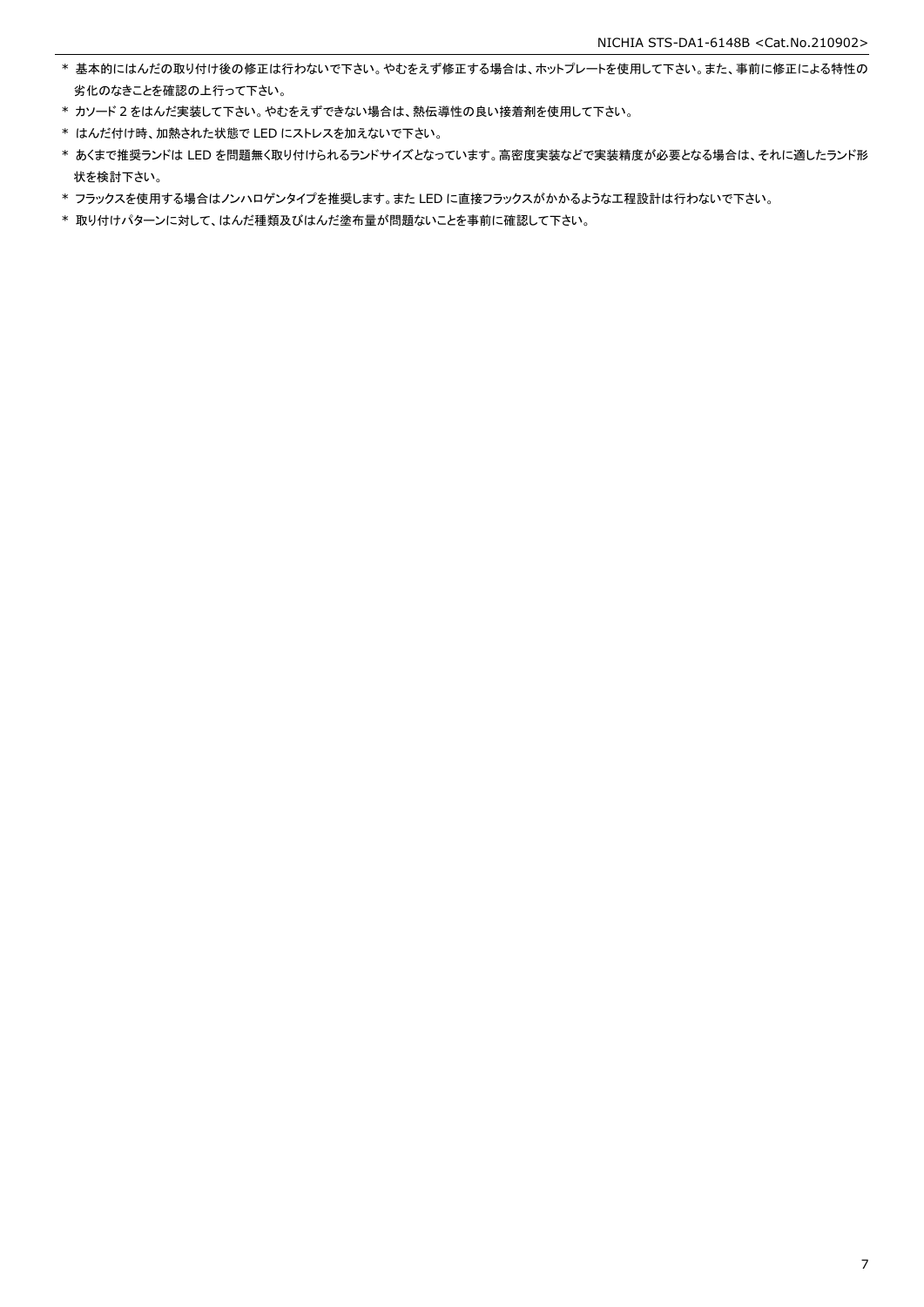# テーピング仕様



Label

8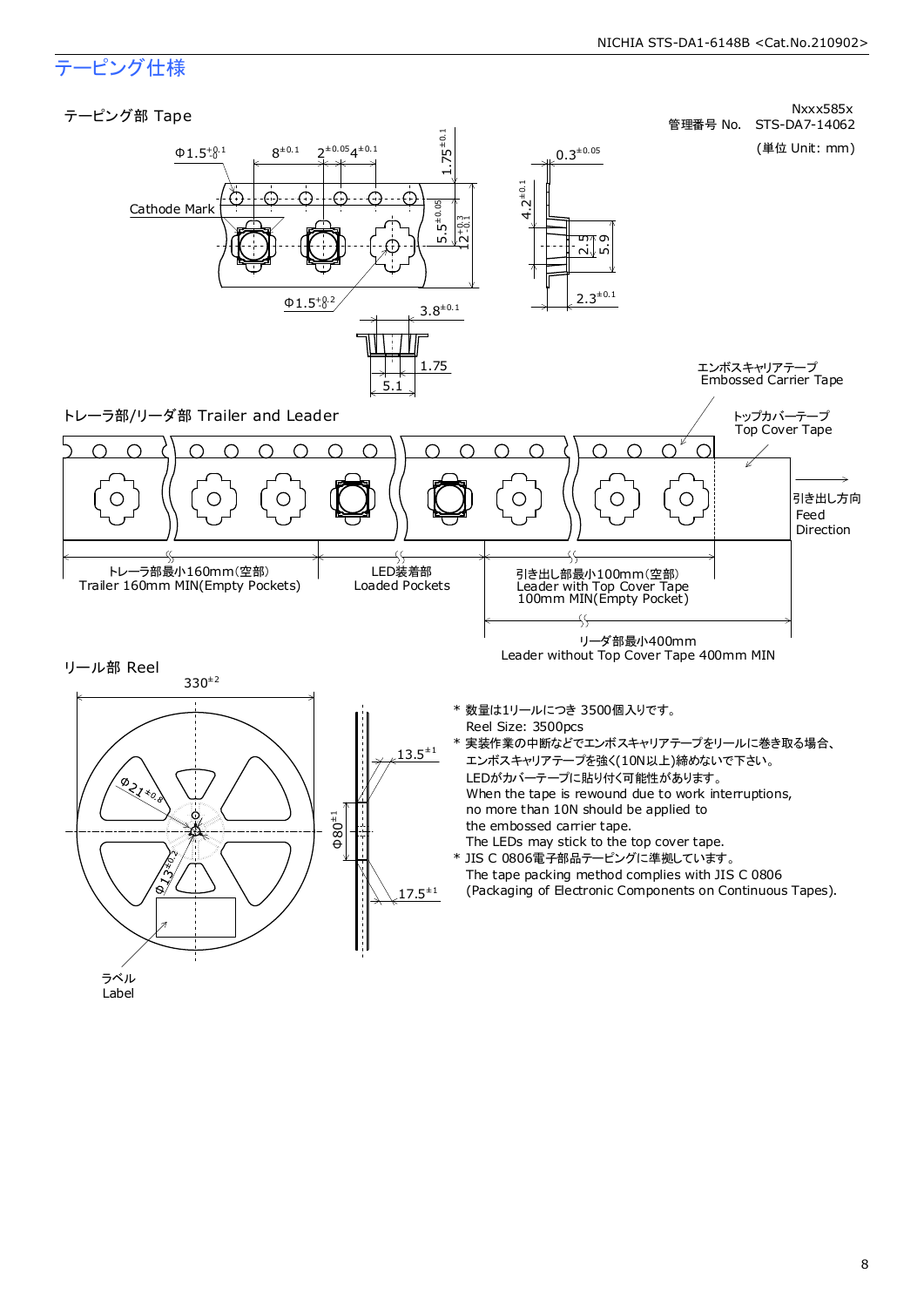# 梱包仕様

Reels are shipped with desiccants in heat-sealed moisture-proof bags. シリカゲルとともにリールをアルミ防湿袋に入れ、熱シールにより封をします。

No. STS-DA7-4989C Part No. Nxxxxxxx



Label ラベル **ØNICHIA EN**<sub>us</sub> XXXX LED **Nxxxxxxx** \*\*\*\*\*\*\* YMxxxx-RRR PCS<br>RoHS INAKA, ANAN, TOKUSHIMA, JA

Moisture-proof bags are packed in cardboard boxes with corrugated partitions. アルミ防湿袋を並べて入れ、ダンボールで仕切ります。



| Label ラベル                                                       |
|-----------------------------------------------------------------|
| <b>ØNICHIA</b>                                                  |
| <b>N</b> <sub>us</sub> XXXX LED                                 |
| PART NO.: NXXXXXXX<br>*******                                   |
| RANK:<br>RR R<br>OTY.:<br>PCS<br><b>RoHS</b>                    |
| NICHIA CORPORATION<br>491 OKA, KAMINAKA, ANAN, TOKUSHIMA, JAPAN |

- 客先型名が設定されていない場合は空白です。 客先型名を\*\*\*\*\*\*\*で示します。 If not provided, it will not be indicated on the label. \*\*\*\*\*\*\* is the customer part number.
- For details, see "LOT NUMBERING CODE" in this document. ロット表記方法についてはロット番号の項を<br>参照して下さい。 \*
- The label does not have the RANK field for un-ranked products. ランク分けがない場合はランク表記はありません。 \*
- Products shipped on tape and reel are packed in a moisture-proof bag. They are shipped in cardboard boxes to protect them from external forces during transportation. 本製品はテーピングしたのち、輸送の衝撃から保護するためダンボールで梱包します。 \*
- Do not drop or expose the box to external forces as it may damage the products. 取り扱いに際して、落下させたり、強い衝撃を与えたりしますと、製品を損傷させる原因になりますので注意して下さい。 \*
- Do not expose to water. The box is not water-resistant. ダンボールには防水加工がされておりませんので、梱包箱が水に濡れないよう注意して下さい。 \*
- \* Using the original package material or equivalent in transit is recommended. 輸送、運搬に際して弊社よりの梱包状態あるいは同等の梱包を行って下さい。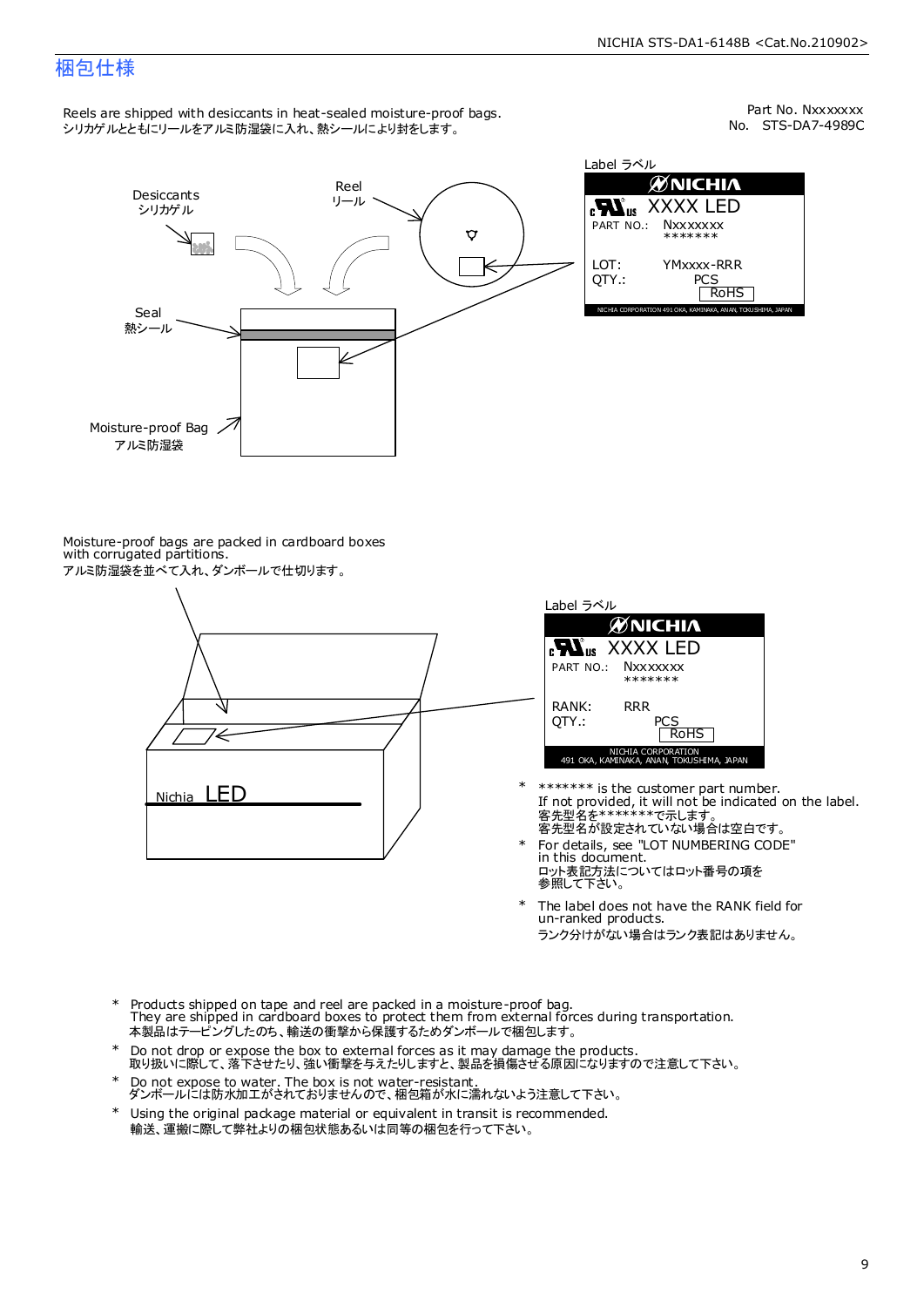# ロット番号

ロット番号は以下のように英数字で表記します。

- YMxxxx RRR
- Y 製造年

| 年    |   |
|------|---|
| 2020 | Κ |
| 2021 |   |
| 2022 | М |
| 2023 | Ν |
| 2024 | 0 |
| 2025 | P |

#### M - 製造月

| 月 | м | 月  | М |
|---|---|----|---|
|   |   |    |   |
|   |   | 8  | 8 |
| 3 | २ | 9  | q |
|   |   | 10 | A |
|   | ᄃ | 11 | в |
| 6 | 6 | 12 |   |

xxxx-当社管理番号

RRR-色度ランク、光束ランク、演色性ランク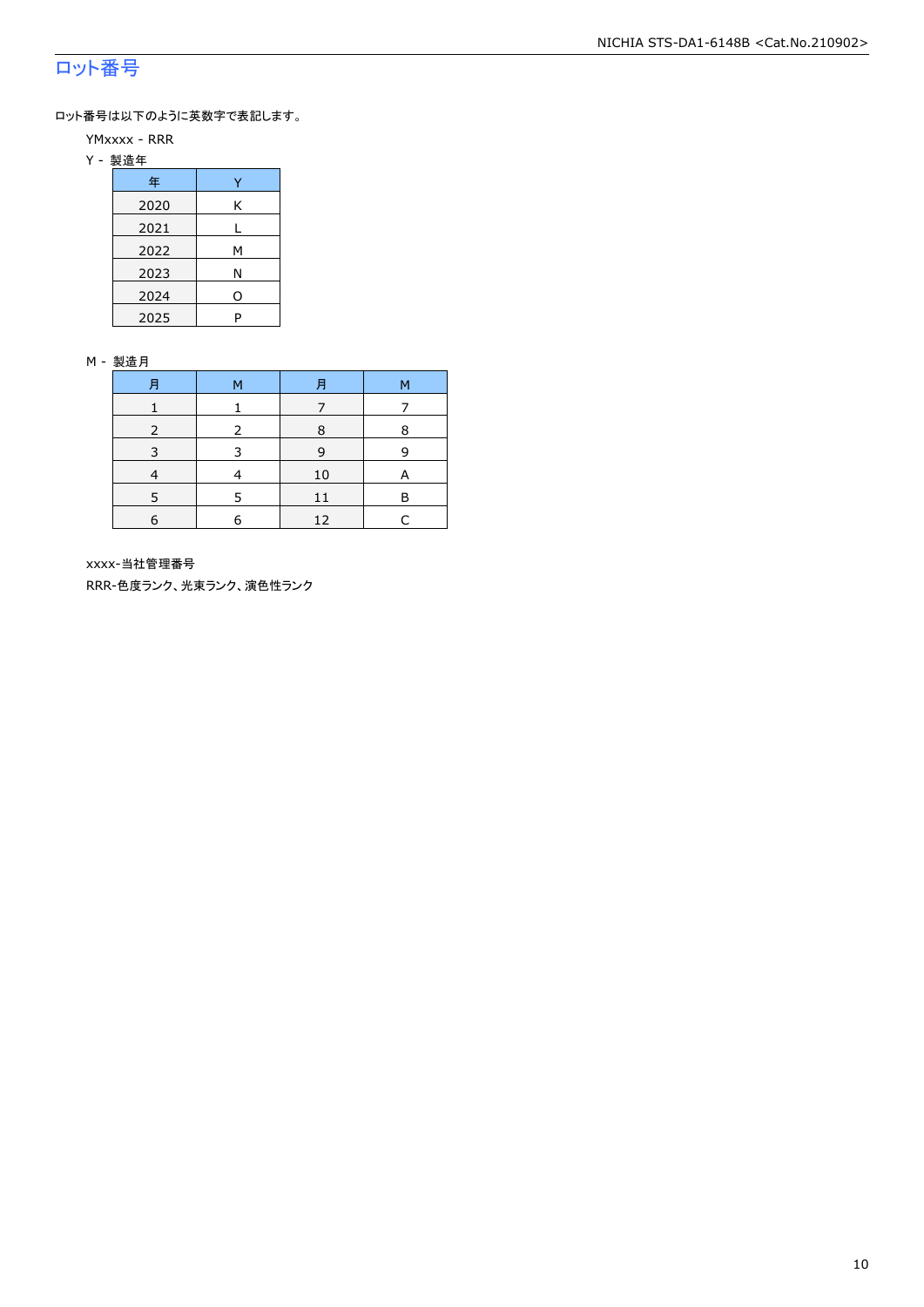# ディレーティング特性

Part No. NF2W585AR-P8 No. STS-DA7-17137A



**Solder Temperature(Cathode Side) vs Allowable Forward Current** はんだ接合部温度**(**カソード側**)-**許容順電流特性



**Duty Ratio vs Allowable Forward Current**

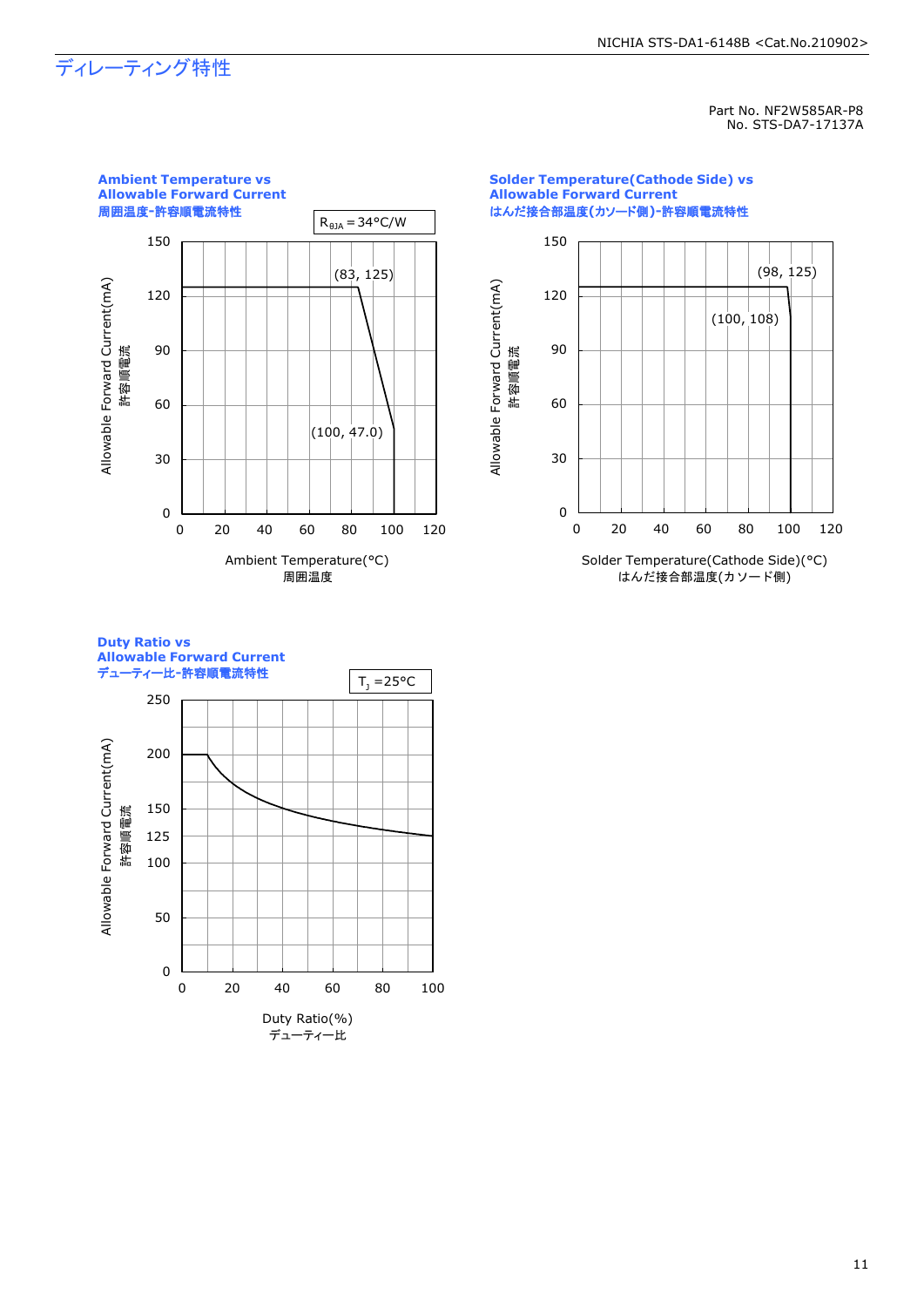# 光学特性

\* All characteristics shown are for reference only and are not guaranteed. 本特性は参考です。

Part No. NF2W585AR-P8 No. STS-DA7-17788

\* The following graphs show the characteristics measured in pulse mode. パルス駆動により測定しています。



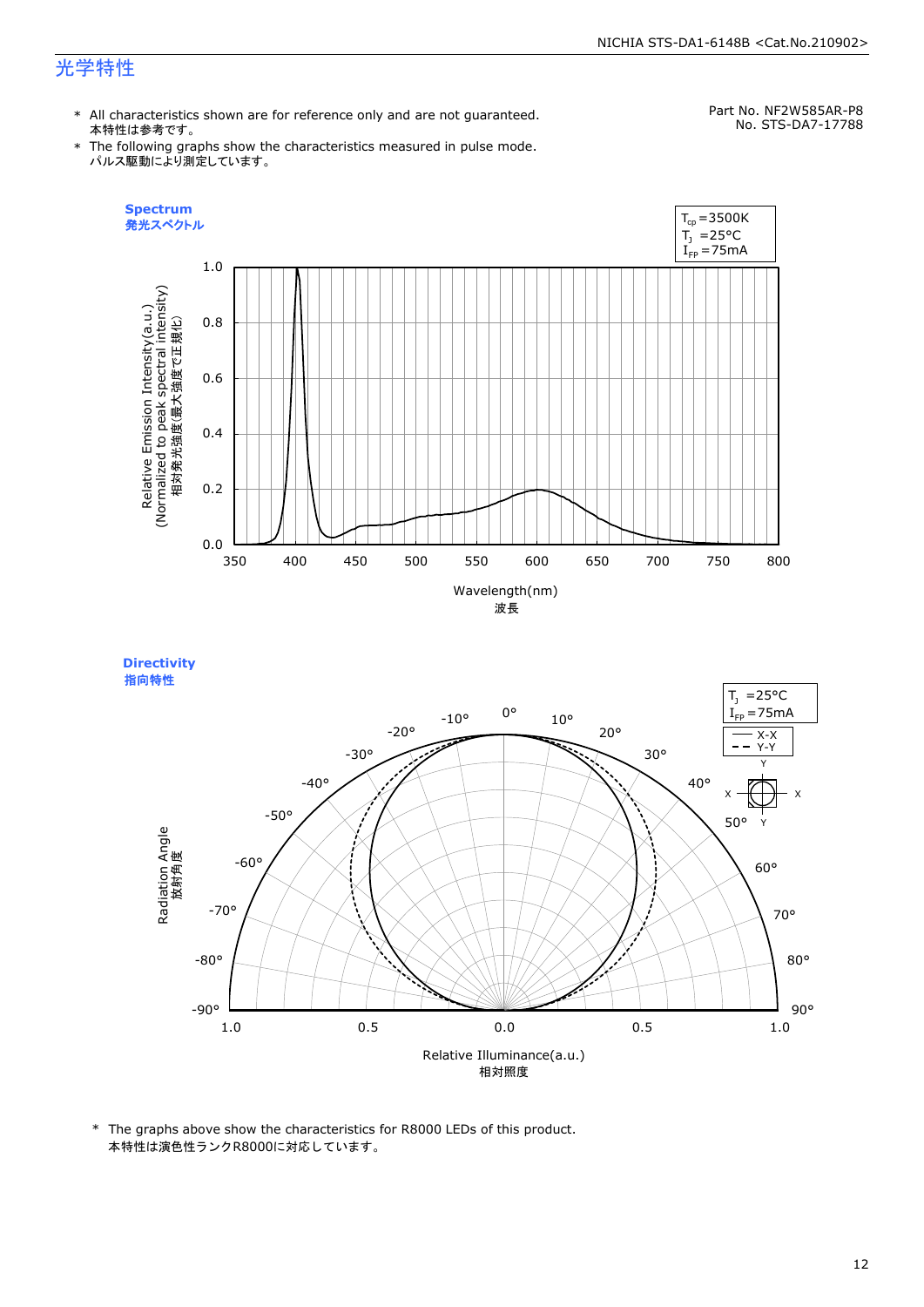# 光学特性

\* All characteristics shown are for reference only and are not guaranteed. 本特性は参考です。

Part No. NF2W585AR-P8 No. STS-DA7-17138A

\* The following graphs show the characteristics measured in pulse mode. パルス駆動により測定しています。



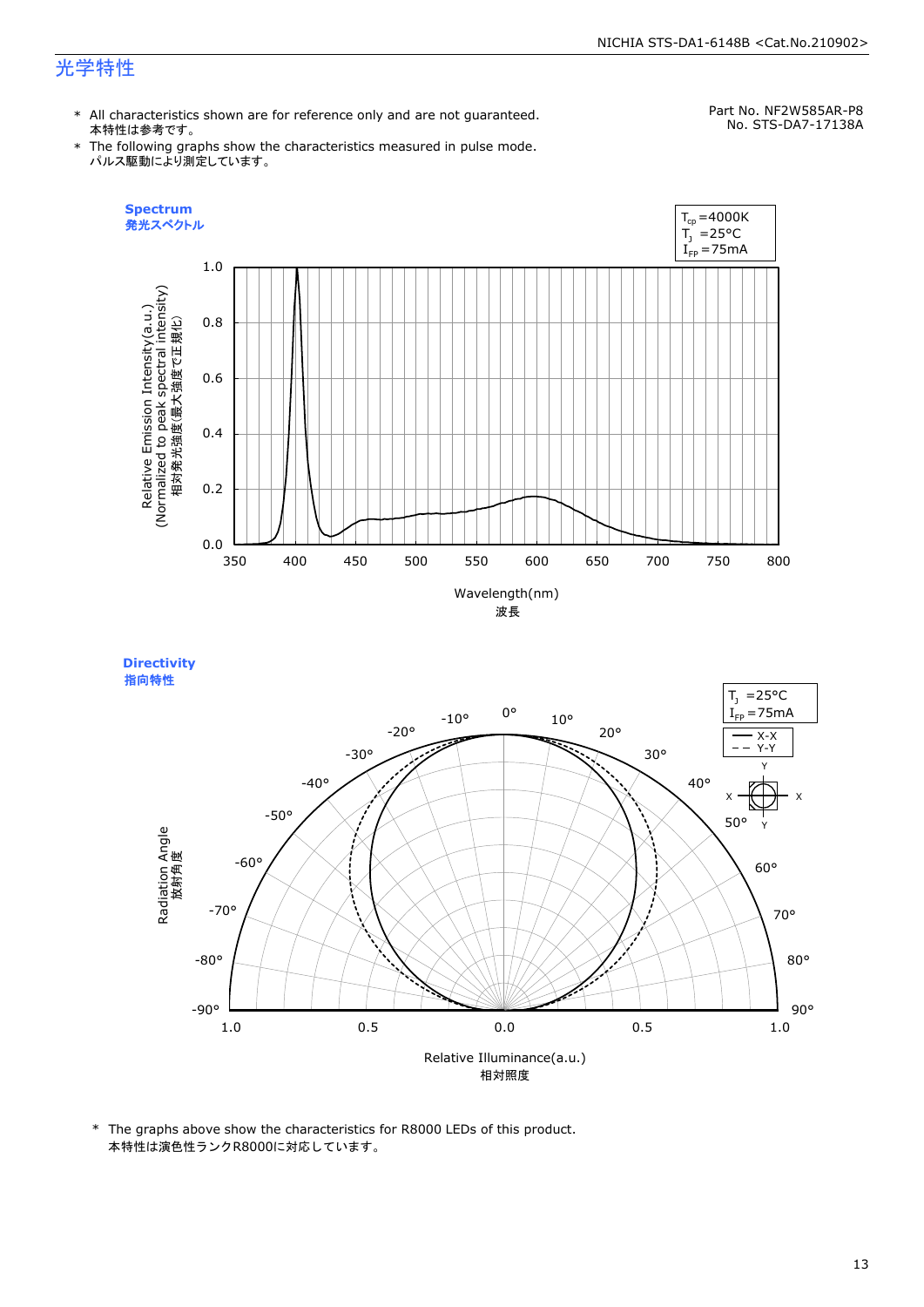# 光学特性

**Directivity** 

\* All characteristics shown are for reference only and are not guaranteed. 本特性は参考です。

Part No. NF2W585AR-P8 No. STS-DA7-18213

\* The following graphs show the characteristics measured in pulse mode. パルス駆動により測定しています。



指向特性 $T_1$  =25°C 0°  $I_{FP} = 75mA$ -10° 10° -20° 20° X-X -30° 30° Y-YY -40° 40°  $x + + + x$  $\hat{f}$ -50° 50° Radiation Angle<br>放射角度 Y -60° 60° -70° 70° -80° 80° -90° 90° 1.0 0.5 0.0 0.5 1.0 Relative Illuminance(a.u.) 相対照度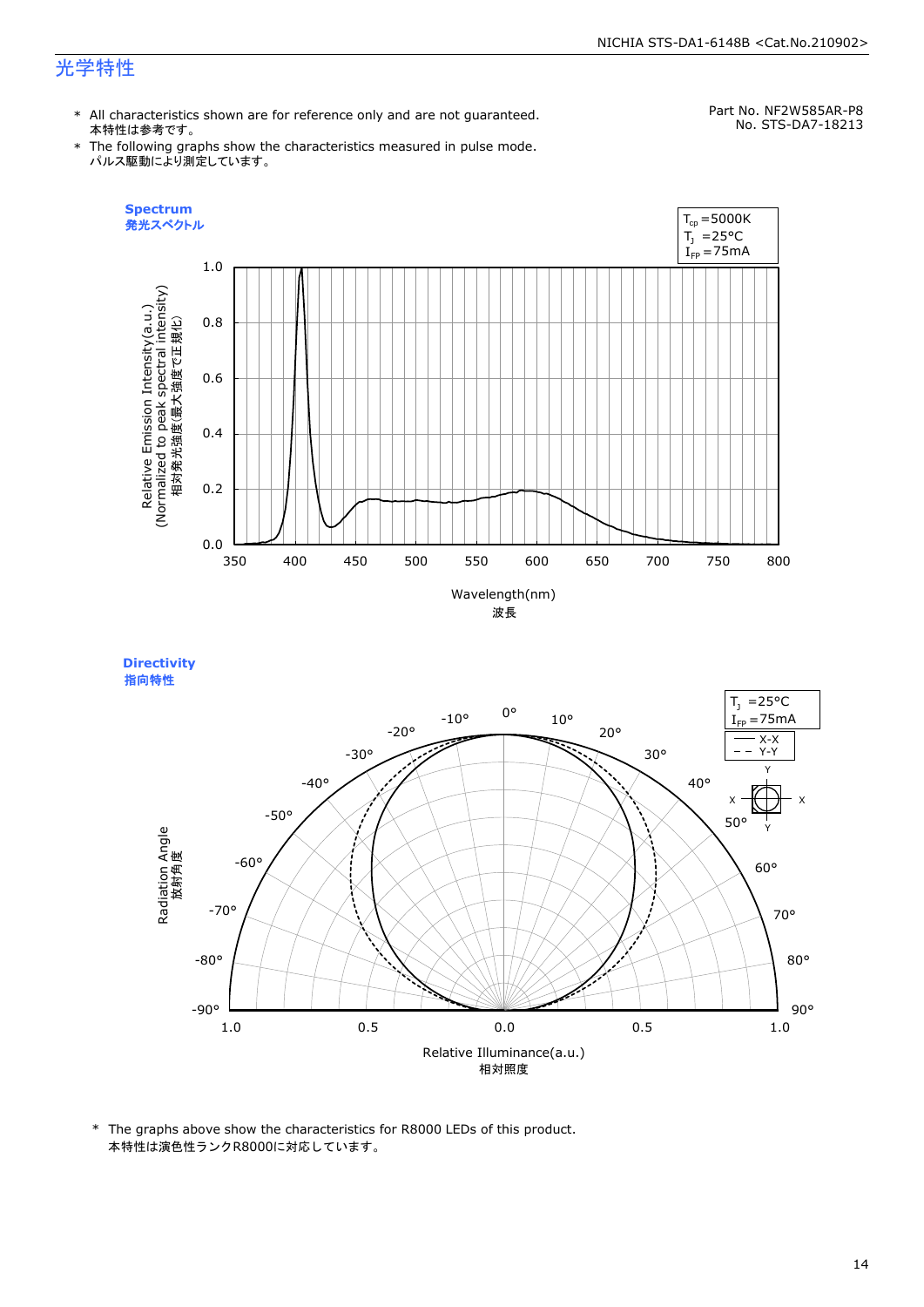\* All characteristics shown are for reference only and are not guaranteed. 本特性は参考です。

Part No. NF2W585AR-P8 No. STS-DA7-17789

\* The following graphs show the characteristics measured in pulse mode. パルス駆動により測定しています。



\* The graphs above show the characteristics for sm35x, R8000 LEDs, including sub-bins, of this product. 本特性は色度ランクsm35x(ランク座標範囲内の特別ランクを含む)、演色性ランクR8000に対応しています。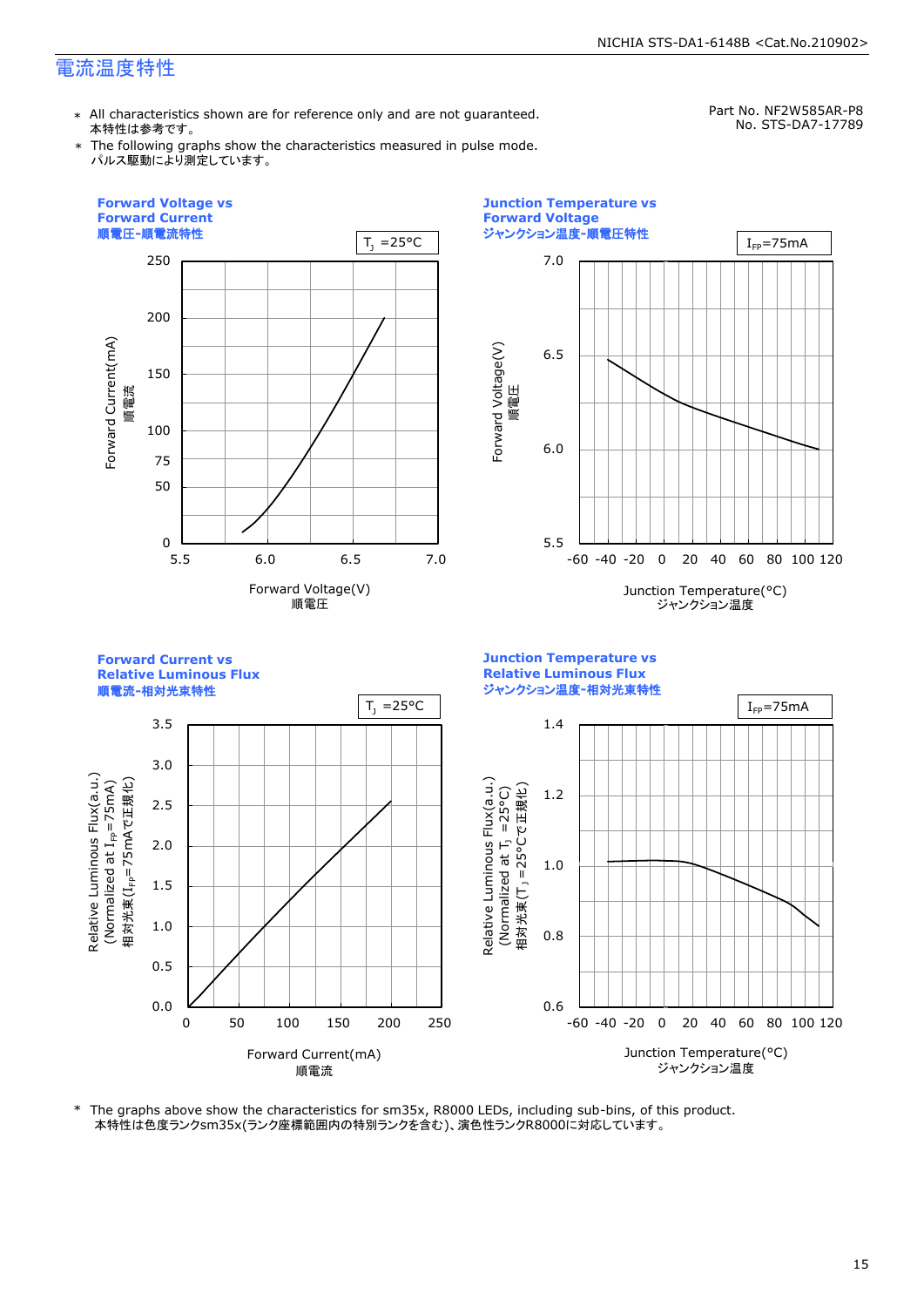\* All characteristics shown are for reference only and are not guaranteed. 本特性は参考です。

Part No. NF2W585AR-P8 No. STS-DA7-17139B

\* The following graphs show the characteristics measured in pulse mode. パルス駆動により測定しています。



\* The graphs above show the characteristics for sm40x, R8000 LEDs, including sub-bins, of this product. 本特性は色度ランクsm40x(ランク座標範囲内の特別ランクを含む)、演色性ランクR8000に対応しています。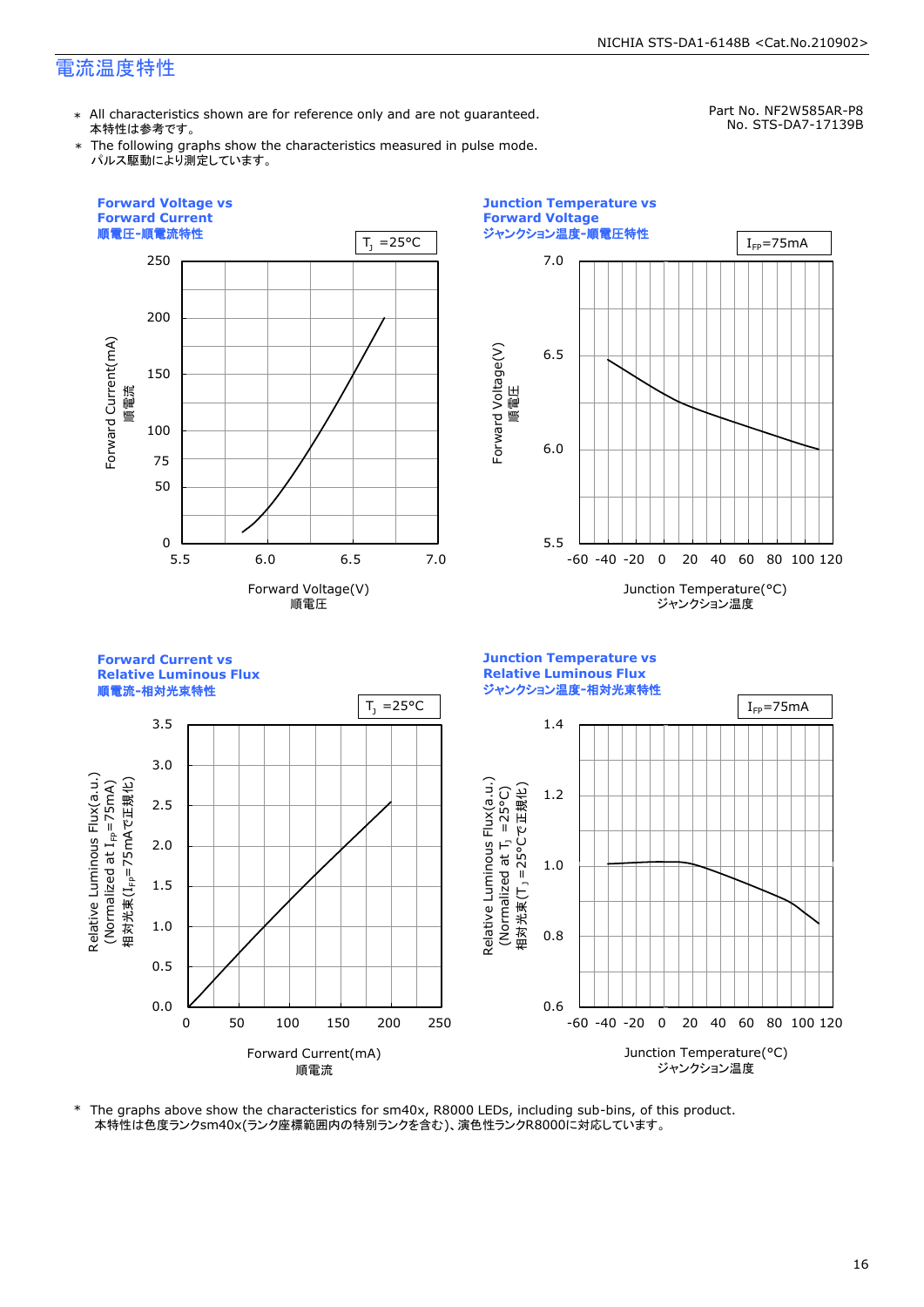\* All characteristics shown are for reference only and are not guaranteed. 本特性は参考です。

Part No. NF2W585AR-P8 No. STS-DA7-18214

\* The following graphs show the characteristics measured in pulse mode. パルス駆動により測定しています。





**Junction Temperature vs Relative Luminous Flux Relative Luminous Flux** ジャンクション温度**-**相対光束特性 順電流**-**相対光束特性  $T_1 = 25^{\circ}C$   $I_{\text{FP}} = 75 \text{mA}$ 3.5 1.4 3.0 Relative Luminous Flux(a.u.)<br>(Normalized at I<sub>FP</sub>=75mA)<br>相対光束(I<sub>FP</sub>=75mAで正規化) Relative Luminous Flux(a.u.) Relative Luminous Flux(a.u.) 相対光束(T」=25°Cで正規化) 1.2 (Normalized at  $T_1$  =25°C) 2.5 2.0 m i 1.0 1.5 1.0 0.8 0.5 0.0 0.6 0 50 100 150 200 250 -60 -40 -20 0 20 40 60 80 100 120 Forward Current(mA) Junction Temperature(°C) 順電流 ジャンクション温度

\* The graphs above show the characteristics for sm50x, R8000 LEDs, including sub-bins, of this product. 本特性は色度ランクsm50x(ランク座標範囲内の特別ランクを含む)、演色性ランクR8000に対応しています。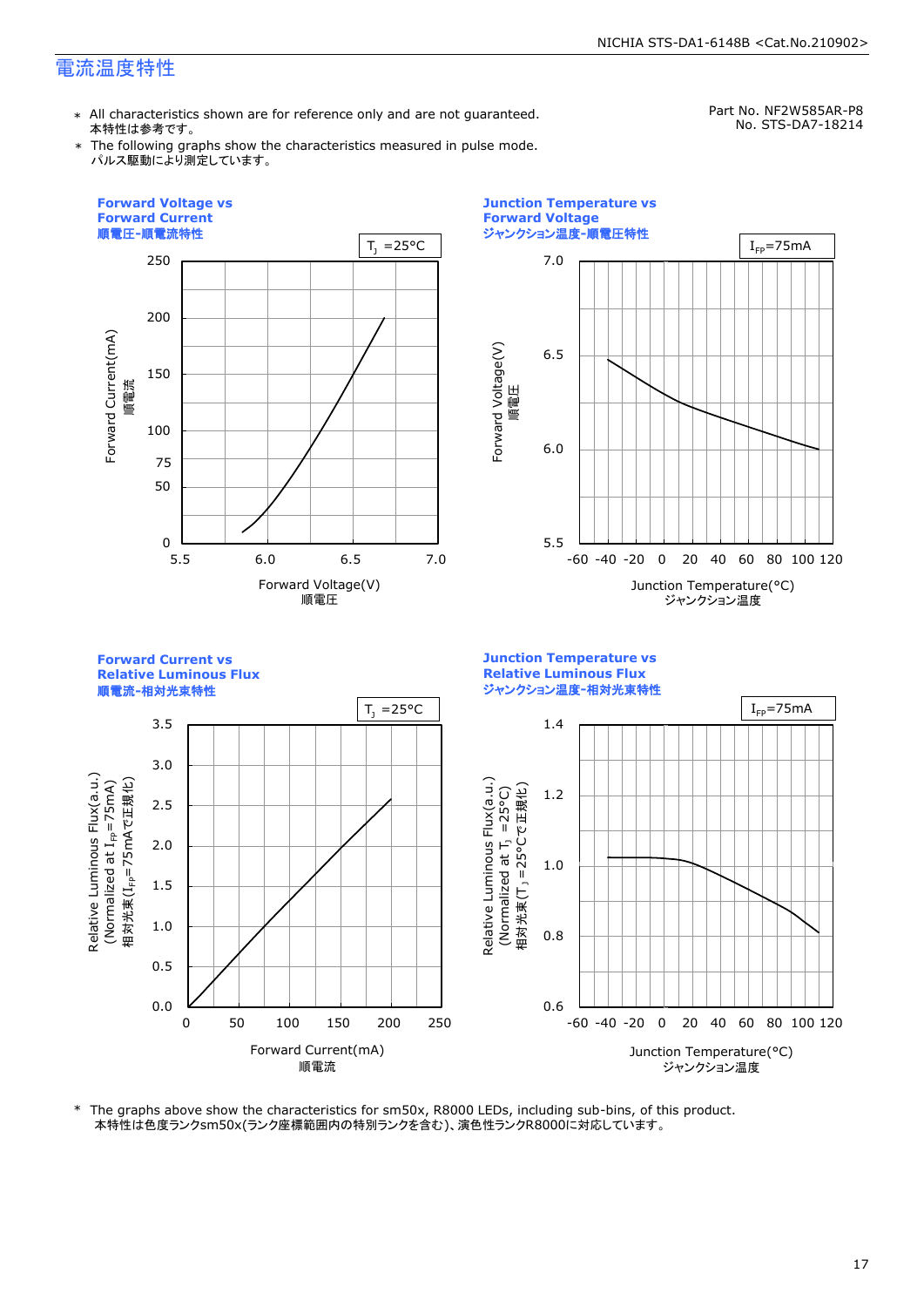- \* All characteristics shown are for reference only and are not guaranteed. 本特性は参考です。
- \* Ine following graphs show th<br>、パルス駆動により測定しています。 The following graphs show the characteristics measured in pulse mode.

Part No. NF2W585AR-P8 No. STS-DA7-17790



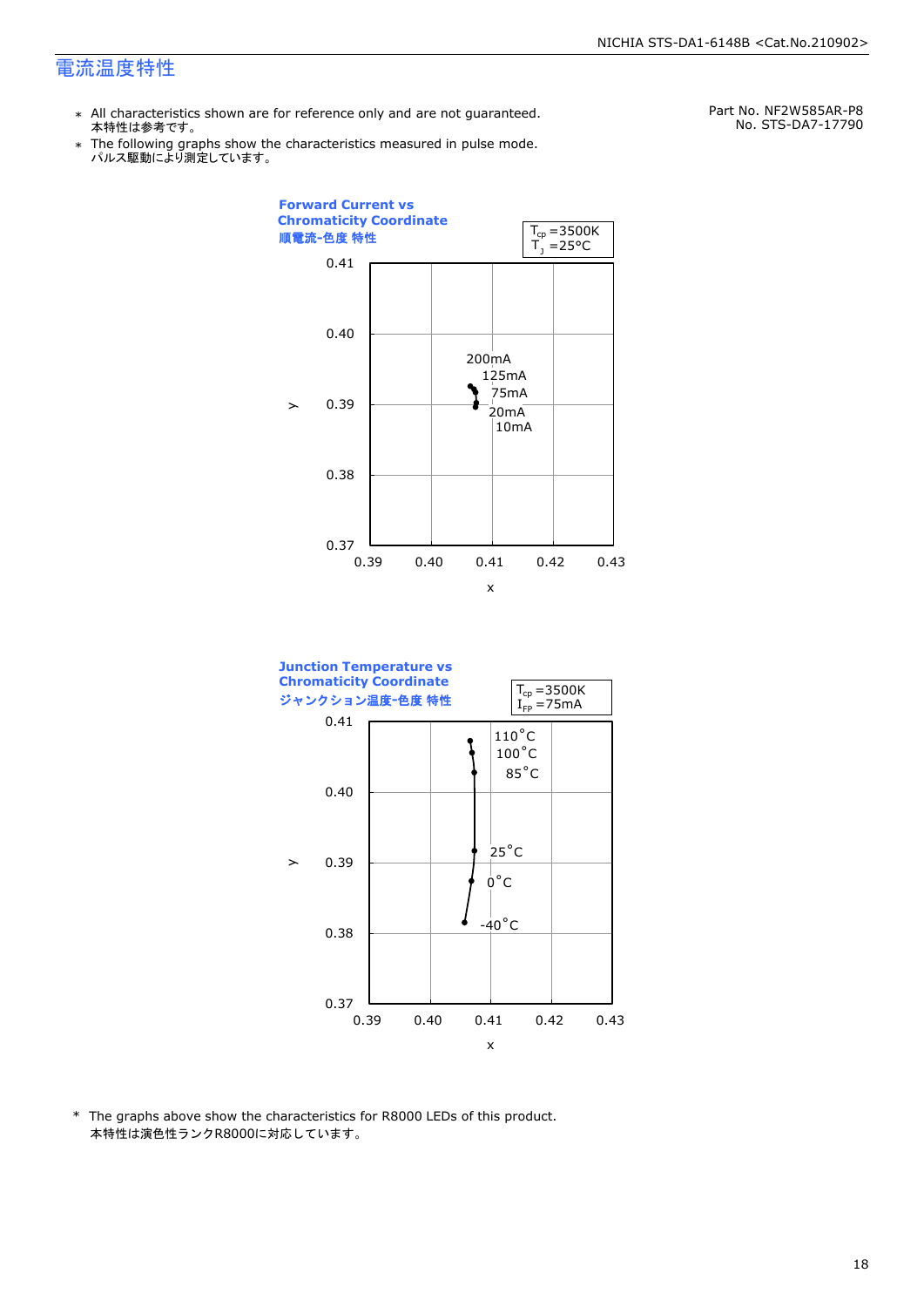- \* All characteristics shown are for reference only and are not guaranteed. 本特性は参考です。
- \* Ine following graphs show th<br>、パルス駆動により測定しています。 The following graphs show the characteristics measured in pulse mode.

Part No. NF2W585AR-P8 No. STS-DA7-17140A



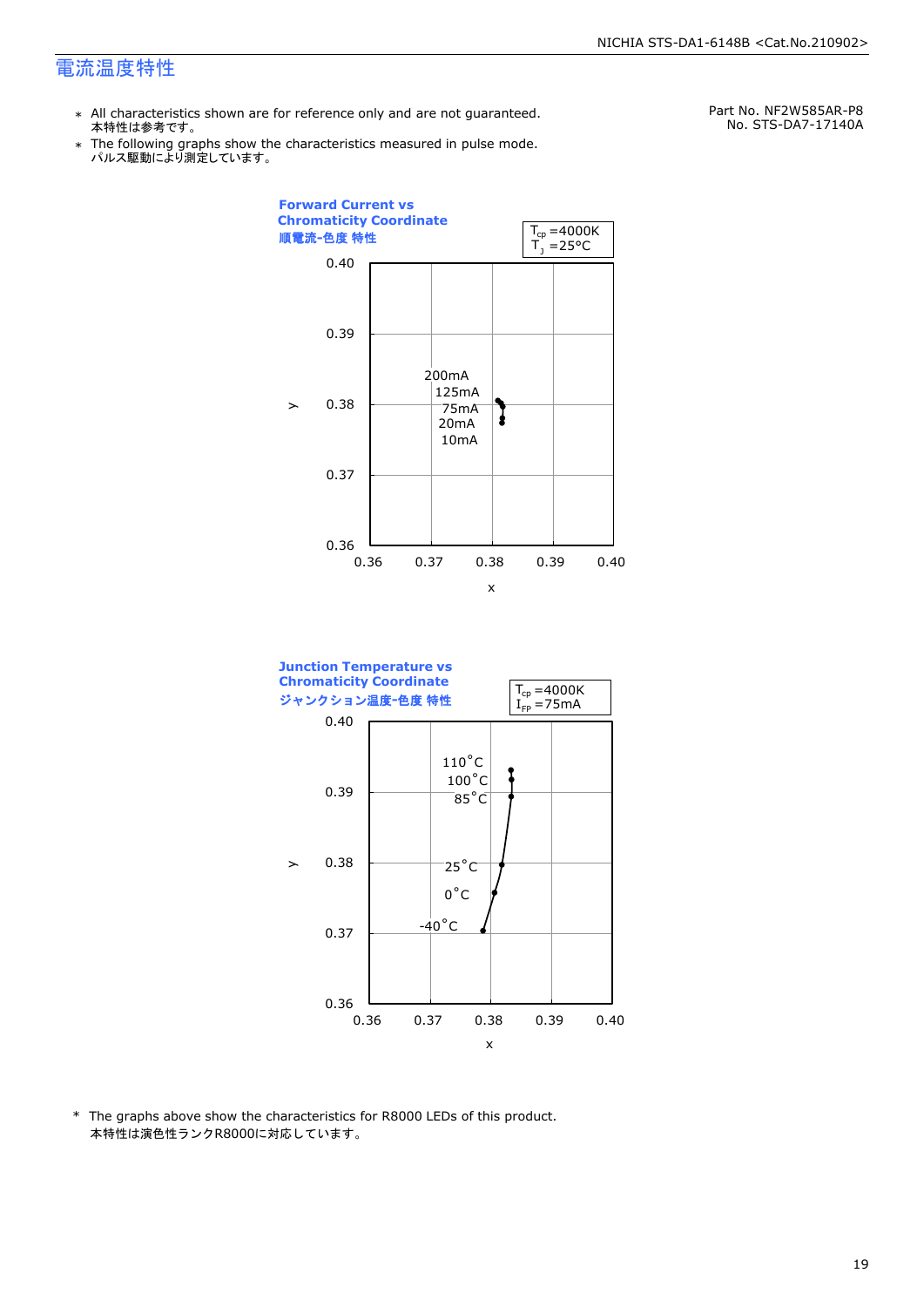- \* All characteristics shown are for reference only and are not guaranteed. 本特性は参考です。
- \* Ine following graphs show th<br>、パルス駆動により測定しています。 The following graphs show the characteristics measured in pulse mode.

Part No. NF2W585AR-P8 No. STS-DA7-18215



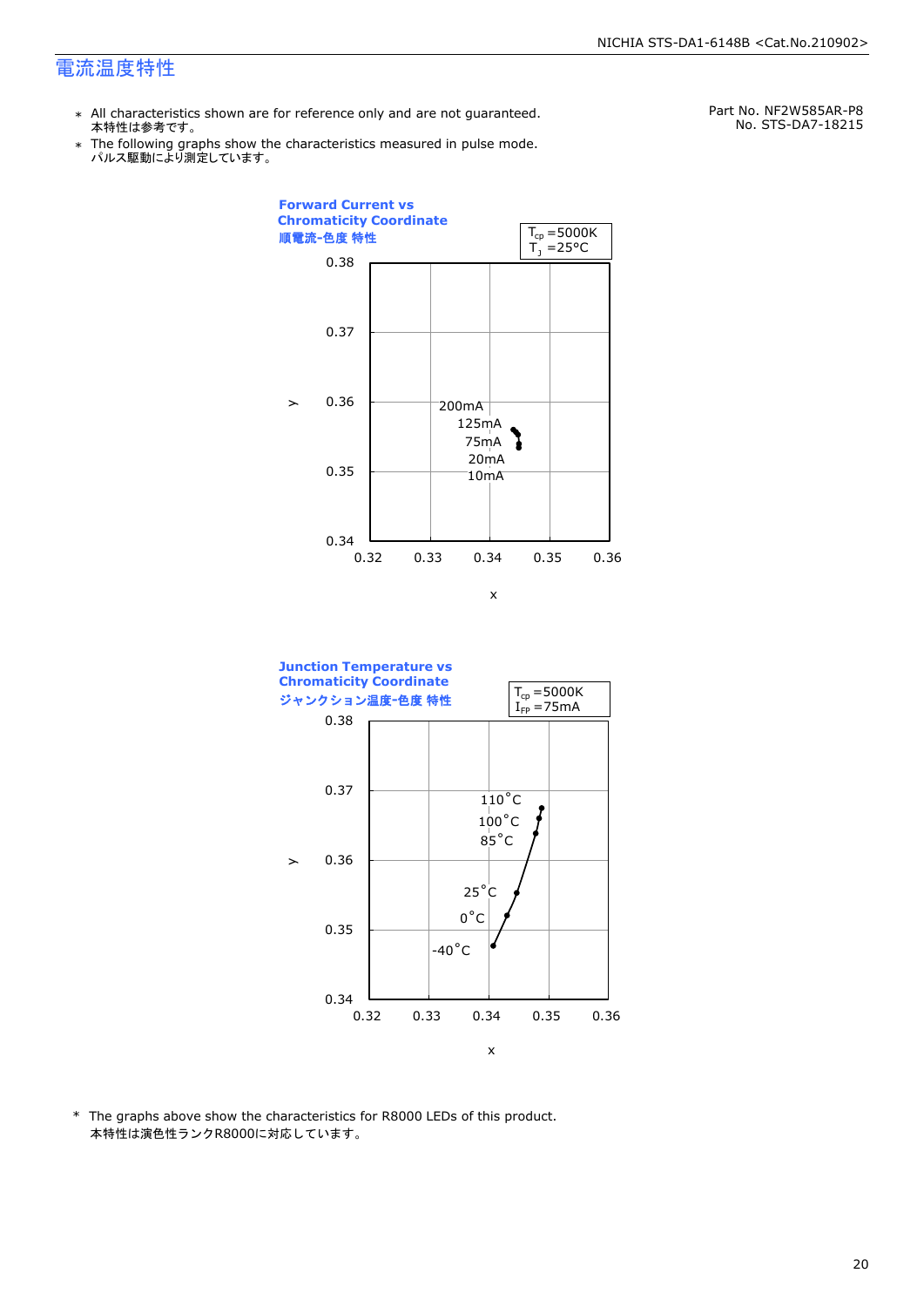# 信頼性

#### (1) 試験項目と試験結果

| 試験項目                | 参照規格                            | 試験条件                                                       | 試験時間     | 故障判定<br>基準 No. | 故障数/試験数 |
|---------------------|---------------------------------|------------------------------------------------------------|----------|----------------|---------|
| はんだ耐熱性<br>(リフローはんだ) | JEITA ED-4701<br>300 301        | T <sub>sld</sub> =260°C, 10秒, 2回<br>(前処理 30℃, 70%, 168 時間) |          | #1             | 0/22    |
| はんだ付け性              | JEITA ED-4701<br>303 303A       | T <sub>sld</sub> =245±5°C, 5秒<br>鉛フリーはんだ(Sn-3.0Ag-0.5Cu)   |          | #2             | 0/22    |
| 温度サイクル              | JEITA ED-4701<br>100 105        | -40°C(30分)~25°C(5分)~<br>100°C(30 分)~25°C(5 分)              | 100 サイクル | #1             | 0/50    |
| 温湿度サイクル             | JEITA ED-4701<br>200 203        | 25°C~65°C~-10°C, 90%RH<br>24 時間/1 サイクル                     | 10 サイクル  | #1             | 0/22    |
| 高温保存                | JEITA ED-4701<br>200 201        | $T_A = 100^{\circ}C$                                       | 1000 時間  | #1             | 0/22    |
| 高温高湿保存              | JEITA ED-4701<br>100 103        | TA=60°C, RH=90%                                            | 1000 時間  | #1             | 0/22    |
| 低温保存                | <b>JEITA ED-4701</b><br>200 202 | $T_A = -40$ °C                                             | 1000 時間  | #1             | 0/22    |
| 連続動作<br>条件 1        |                                 | $T_A = 25^{\circ}C$ , I <sub>F</sub> =75mA<br>試験基板は下記注記参照  | 1000 時間  | #1             | 0/22    |
| 連続動作<br>条件 2        |                                 | $T_A = 25^{\circ}C$ , IF=125mA<br>試験基板は下記注記参照              | 500 時間   | #1             | 0/22    |
| 高温連続動作              |                                 | TA=100°C, IF=45mA<br>試験基板は下記注記参照                           | 1000 時間  | #1             | 0/22    |
| 高温高湿連続動作            |                                 | 60°C, RH=90%, IF=75mA<br>試験基板は下記注記参照                       | 500 時間   | #1             | 0/22    |
| 低温連続動作              |                                 | $T_A = -40$ °C, I <sub>F</sub> =75mA<br>試験基板は下記注記参照        | 1000 時間  | #1             | 0/22    |
| 振動                  | <b>JEITA ED-4701</b><br>400 403 | 200m/s <sup>2</sup> , 100~2000~100Hz, 4分<br>3方向, 4 サイクル    | 48分      | #1             | 0/22    |
| 静雷破壊                | ANSI/ESDA/<br>JEDEC JS-001      | HBM, 8kV, 1.5kΩ, 100pF, 順逆 1 回                             |          | #1             | 0/22    |
| 固着性                 | JEITA ED-4702B<br>0023          | 5N, 10±1秒, 1回                                              |          | #1             | 0/22    |

注記:

1) 試験基板:FR4 t=1.6mm、銅箔 t=0.07mm、熱抵抗 RθJA≈34°C/W

2) 測定は LED が常温に戻ってから行います。

#### (2) 故障判定基準

| 基準 No. | 項目                 | 条件           | 判定基準            |
|--------|--------------------|--------------|-----------------|
| #1     | 順電圧(VF)            | $I_F = 75mA$ | >初期値×1.1        |
|        | 光束( $\Phi_{\nu}$ ) | $I_F = 75mA$ | <初期値×0.7        |
| #2     | はんだぬれ性             | -            | はんだぬれ面積率が 95%未満 |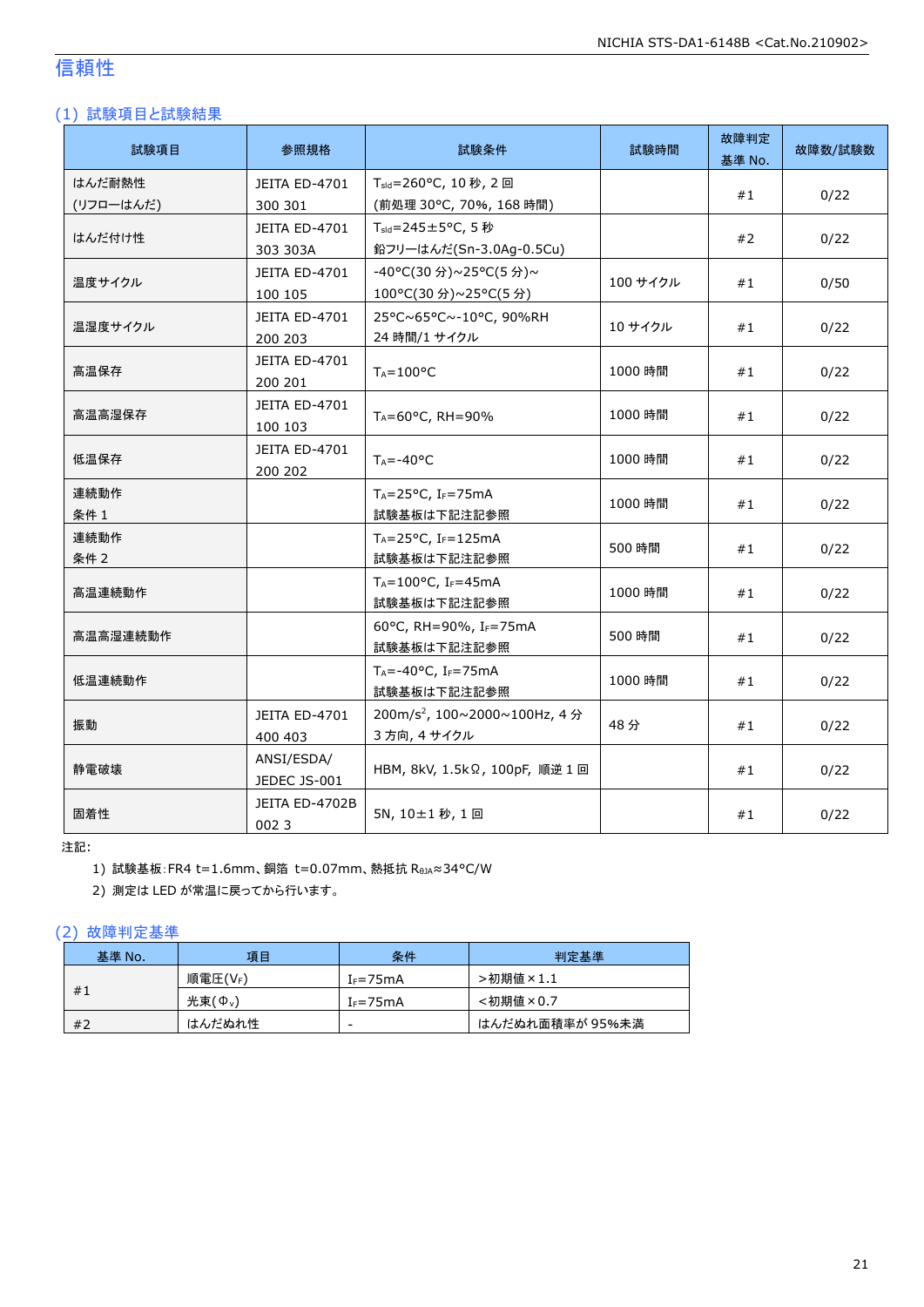#### 注意事項

#### (1) 保管

| 条件    |           | 温度                   | 湿度       | 期間        |
|-------|-----------|----------------------|----------|-----------|
| 保管    | アルミ防湿袋開封前 | 30°C 以下              | 90%RH 以下 | 納入日より1年以内 |
|       | アルミ防湿袋開封後 | 30°C 以下              | 70%RH 以下 | 168 時間以内  |
| ベーキング |           | $65 \pm 5^{\circ}$ C | -        | 24 時間以上   |

● 本製品は、MSL3 に相当します。MSL については IPC/JEDEC STD-020 をご確認下さい。

- 本製品は、パッケージに吸収された水分がはんだ付け時の熱で気化膨張することにより、界面の剥離が発生し光学的劣化を起こす可能性があります。そ のためお客様にて実装するまでの、吸湿量を最小限に抑えるため防湿梱包を実施しております。アルミ防湿袋に入っているシリカゲルは吸湿が進むと青 色から赤色へ変色します。
- アルミ防湿袋を開封後は上記の条件を越えないようにはんだ付けを完了下さい。万一未使用の LED が残った場合は、シリカゲル入り密閉容器等で保管 下さい。なお当社防湿袋に戻し、再封印することを推奨します。
- 保管期間を過ぎた場合は、ベーキング処理を施して下さい。また、保管期間内に同封してあるシリカゲルの青色が無くなった場合も、同様にベーキングを お願いします。ベーキングは 1 回までとします。
- 本製品には、パッケージ本体の内側及び/または外側に銀メッキされた金属部分があります。腐食性ガス等を含む雰囲気にさらされますと、メッキ表面が 変質し、はんだ付け性の低下や光学特性に影響を及ぼすことがあります。保管時は密閉容器等で保管して下さい。なお当社防湿袋に戻し、再封印するこ とを推奨します。
- メッキ表面への影響は実装後及び実機組み込み後においても、LED 周辺部材からの発生ガスや外部からの侵入ガス成分によって同様の影響を受けま すので、製品設計の際には考慮をして下さい。腐食性ガスは、ダンボールやゴムの他、大気中においても微量に含まれる場合があります。また樹脂部材 にもメッキ表面に影響するハロゲン系物質等が含まれている場合がありますので注意して下さい。
- 実機に使用する部材(パッキン、接着剤など)については、メッキ表面への影響を考慮して、硫黄成分を含有しているものの使用を避けて下さい。メッキの 極端な腐食や表面異常は、導通・接続不良に繋がる可能性があります。また、パッキンを使用する場合は、シリコーンゴム材質のものを推奨します。その 際、低分子量のシロキサンによる機器の接点不良に注意して下さい。
- 急激な温度変化のある場所では、結露が起こりますので温度変化の少ない場所に保管して下さい。
- 埃の多い環境での保管は避けて下さい。
- 直射日光や室温を超えるような環境に長期間さらさないで下さい。

#### (2) 使用方法

● LED 毎に絶対最大定格を超えないように回路設計を行って下さい。LED 毎に定電流駆動することを推奨致します。また定電圧駆動する場合は、(A)の回 路は LED の順電圧の影響により LED に流れる電流がばらつく可能性がありますので、(B)の回路を推奨します。



- 本製品は、順方向電流駆動でご使用下さい。また、非点灯時には順逆とも電圧がかからないように配慮下さい。特に逆電圧が連続的に加わる状態は、マ イグレーションを発生させる可能性があり、素子にダメージを与える場合がありますので避けて下さい。長時間使用しない場合は、安全のために必ず主電 源スイッチを切って下さい。
- 本製品は LED の諸特性が安定する定格電流の 10%以上でご使用されることを推奨します。
- 雷サージなどの過電圧が LED に加わらないようにして下さい。
- 屋外で使用される場合は、十分な防水対策、湿度対策、塩害対策を施してご使用下さい。
- 本製品は、UVA(400-315nm)の紫外光をわずかに含みます。本製品の出力をあげ多数個使用したり、LED からの光を光学機器にて集光した状態で、 長時間直視したり暴露されると、眼や健康に影響を及ぼす可能性があります。紫外線の有害性につきましては使用する波長、放射照度、照射時間により 異なります。事前に十分に検証し確認下さい。使用用途によっては、使用者へ十分な注意喚起が必要な場合があります。また、実機に使用する部材によ っては、紫外光により劣化が促進される可能性があります。使用する部材につきましては、事前に十分検証の後、選定ください。また、照射される対照物 についても、劣化が促進される恐れがありますので十分ご注意ください。使用用途によっては、使用者へ十分な注意喚起が必要な場合があります。
- LED のレンズ部分が欠けたり、パッケージに亀裂が入った場合、紫外光の出力が増える可能性があります。パッケージが損傷した状態で LED を使用する ことが無いようにしてください。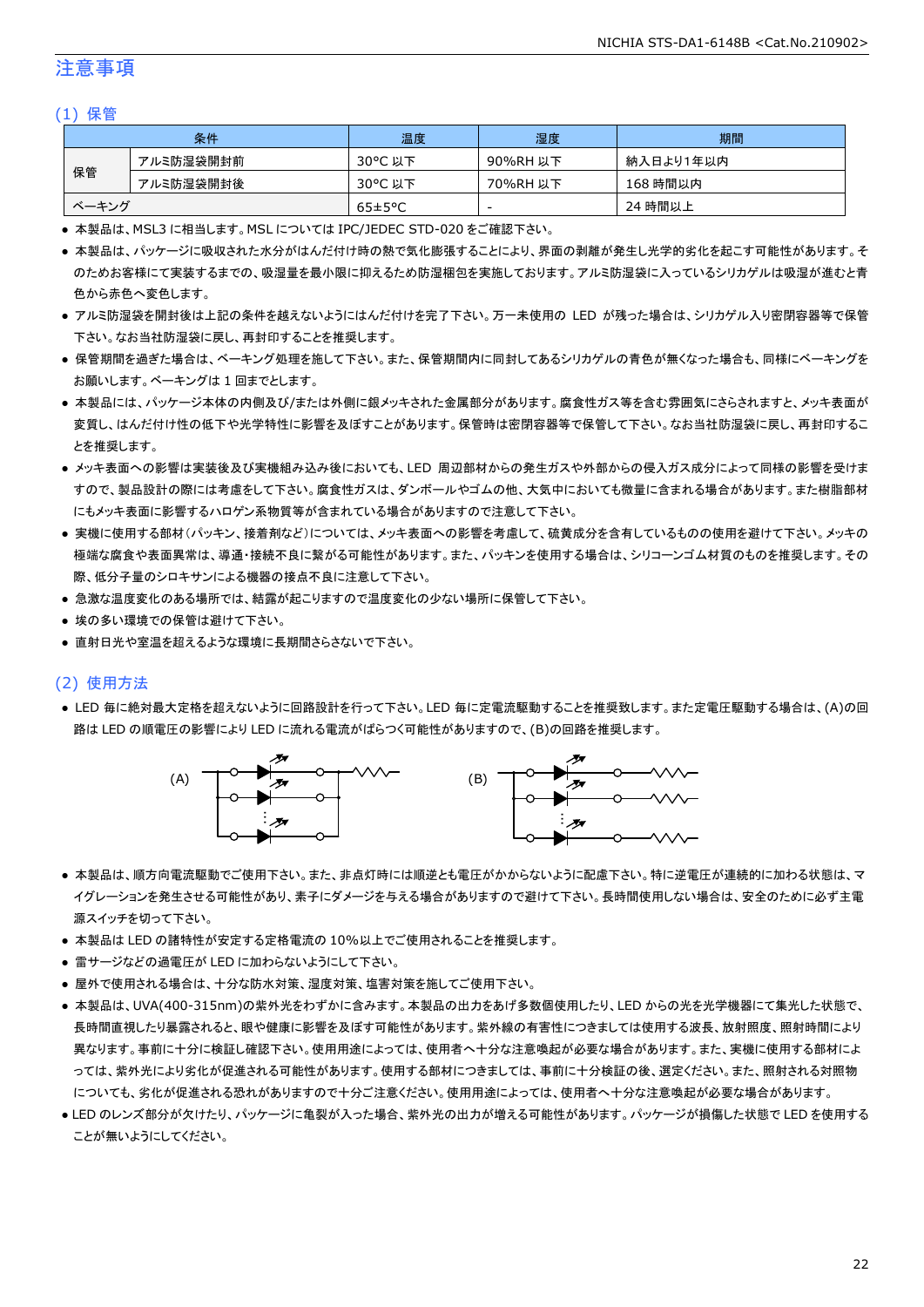#### (3) 取り扱い上の注意

● 素手で本製品を取り扱わないで下さい。表面が汚れ、光学特性に影響を及ぼすことがあります。また場合によっては、製品の変形や断線が起こり、不灯 の原因になることがあります。またリード部で怪我する場合もあります。



- ピンセットで本製品を取り扱う場合は、製品へ過度な圧力を掛けないようにして下さい。樹脂部の傷、欠け、剥がれ、製品の変形や断線が起こり、不灯の 原因となります。
- ピンセットで本製品を摘む場合は、必ず短辺のパッケージ樹脂部を掴んで下さい。長辺側を掴んだ場合、製品の変形や断線が起こり、不灯の原因になる ことがあります。



- 本製品を落下させてしまった場合には、製品の変形などが発生することがありますのでご注意下さい。
- 本製品の実装後に基板は積み重ねしないで下さい。実装した基板を重ねると、基板が樹脂部に衝撃を与え樹脂部の傷、欠け、剥がれ、変形・断線、LED 剥がれが発生し、不灯の原因になります。



#### (4) 設計上の注意

- LED を基板にはんだ付けした後の基板分割工程などで基板が曲がると、パッケージ割れが発生することがありますので基板のたわみやねじりに対して極 力ストレスの加わらないような LED 配置にして下さい。
- 基板分割部では LED の取り付け位置によって機械的ストレスが変化しますので、最もストレスが加わらないような位置に配置して下さい。
- 基板分割時は、手割りを避け、専用治具にて行って下さい。
- LED 周辺で使用する部材(筐体、パッキン、接着剤、2 次レンズ、レンズカバー、グリスなど)から放出された揮発性有機化合物は、LED の発光面を透過す る可能性があります。特に密閉に近い状態では、これらの揮発性有機化合物が熱や光子エネルギーにさらされると変色が起こり LED の光出力が大幅に 低下したり、色ずれが発生する可能性があります。また、空気の循環をよくすることで、光出力の低下や色ズレが改善されることがあります。予め実機点灯 試験による光学評価で異常なきことの確認をお願いします。
- LED の色度、演色性等の各種特性は実機の状態、実装、使用条件や経時により変化します。実使用上での特性等の変化につきましては、検証および確 認のうえ、ご使用いただきますようお願いします。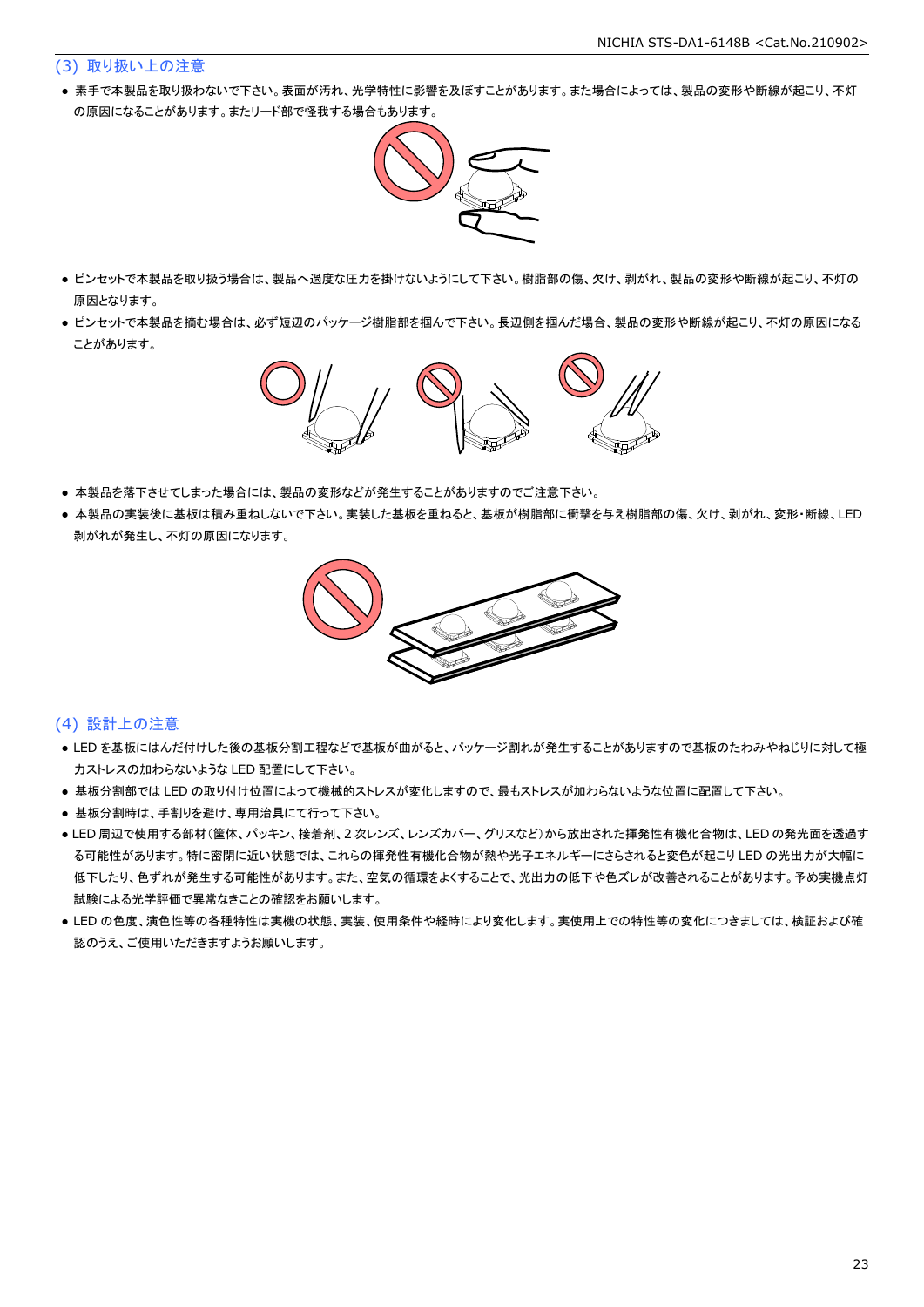(5) 静電気に対する取り扱い

- 本製品は静電気やサージ電圧に敏感で、素子の損傷や信頼性低下を起こすことがあります。取り扱いに際しては、以下の例を参考に静電気対策を十分 行って下さい。
	- リストストラップ、導電性衣類、導電靴、導電性床材等による電荷の除去 作業区域内の装置、治具等の接地による電荷の除去 導電性材料による作業台、保管棚等の設置
- 使用機器、治具、装置類や作業区域内は適切に接地をして下さい。また、実装される機器等についてもサージ対策の実施を推奨します。
- 治具、装置類にガラスやプラスチックなどの絶縁体を使用される場合は以下の例を参考に対策を十分行って下さい。

導電性材料による導電化

加湿による帯電防止

除電器(イオナイザ)による電荷の中和

- 本製品を機器に実装後、特性検査をする際には、静電気による損傷の有無も併せて確認して頂くようお願いします。電流を下げて(1mA 以下推奨)順電 圧検査又は発光検査を実施することで、損傷の有無は検出できます。
- 損傷した LED には、順方向の立ち上がり電圧が低下する、低電流で発光しなくなる等の異常が現れます。 不合格判定基準: (VF<4.0V at IF=0.5mA)

#### (6) 熱の発生

- 本製品をご使用の際は、熱の発生を考慮して下さい。通電時の素子の温度上昇は、実装する基板の熱抵抗や本製品の集合状態により変化します。熱の 集中を避け、本製品周囲の環境条件により最大ジャンクション温度(TJ)を超えることがないよう配慮下さい。
- 本製品周囲の温度条件(TA)により使用電流を決め放熱等の処理を施して下さい。
- 熱飽和時の温度についての関係は、次の2つの式で表されます。

1)  $T_1 = T_A + R_{\theta I} \cdot W$  2)  $T_1 = T_S + R_{\theta I} \cdot W$  \*TJ=ジャンクション温度: °C、TA=周囲温度: °C TS=はんだ接合部温度(カソード側): °C RθJA=ダイスから周囲空気までの熱抵抗: °C/W Rejs=ダイスから Ts 測定ポイントまでの熱抵抗: °C/W W=投入電力(I<sub>F</sub>×V<sub>F</sub>): W



#### (7) 洗浄

- ぬれた雑巾、ベンジン、シンナーなどで LED を拭かないで下さい。
- 洗浄する場合は、イソプロピルアルコールを使用して下さい。その他の洗浄剤の使用に当たってはパッケージ及び樹脂が侵され不具合発生の原因となる 場合がありますので、問題のないことを十分確認の上での使用をお願い致します。フロン系溶剤については、世界的に使用が規制されています。
- LED に汚れが付着した場合にはイソプロピルアルコールを布に付けて良く絞って汚れを拭き取って下さい。
- 超音波洗浄は、基本的には行わないで下さい。やむをえず行う場合は、発振出力や基板の取り付け方により LED への影響が異なりますので、予め実使 用状態で異常のない事を確認の上実施下さい。

#### (8) 目の安全性

- 2006 年に国際電気委員会(IEC)からランプ及びランプシステムの光生物学的安全性に関する規格 IEC 62471 が発行され、LED もこの規格の適用範 囲に含められました。一方、2001 年に発行されたレーザー製品の安全に関する規格 IEC 60825-1 Edition1.2 において、LED が適用範囲に含まれて いましたが、2007 年に改訂された IEC 60825-1 Edition2.0 で LED が適用除外されました。但し、国や地域によっては、依然として IEC 60825-1 Edition1.2 と同等規格を採用し、LED が適用範囲に含められています。これらの国や地域向けには、ご注意下さい。IEC62471 によって分類される LED のリスクグループは、放射束や発光スペクトル、指向性などによって異なり、特に青色成分を含む高出力ではリスクグループ 2 に相当する場合もあり ます。LED の出力を上げたり、LED からの光を光学機器にて集光したりするなどした状態で、直視しますと眼を痛めることがありますので、ご注意下さい。
- 点滅光を見つづけると光刺激により不快感を覚えることがありますのでご注意下さい。又、機器に組み込んでご使用される場合は、光刺激などによる第三 者への影響をご配慮下さい。